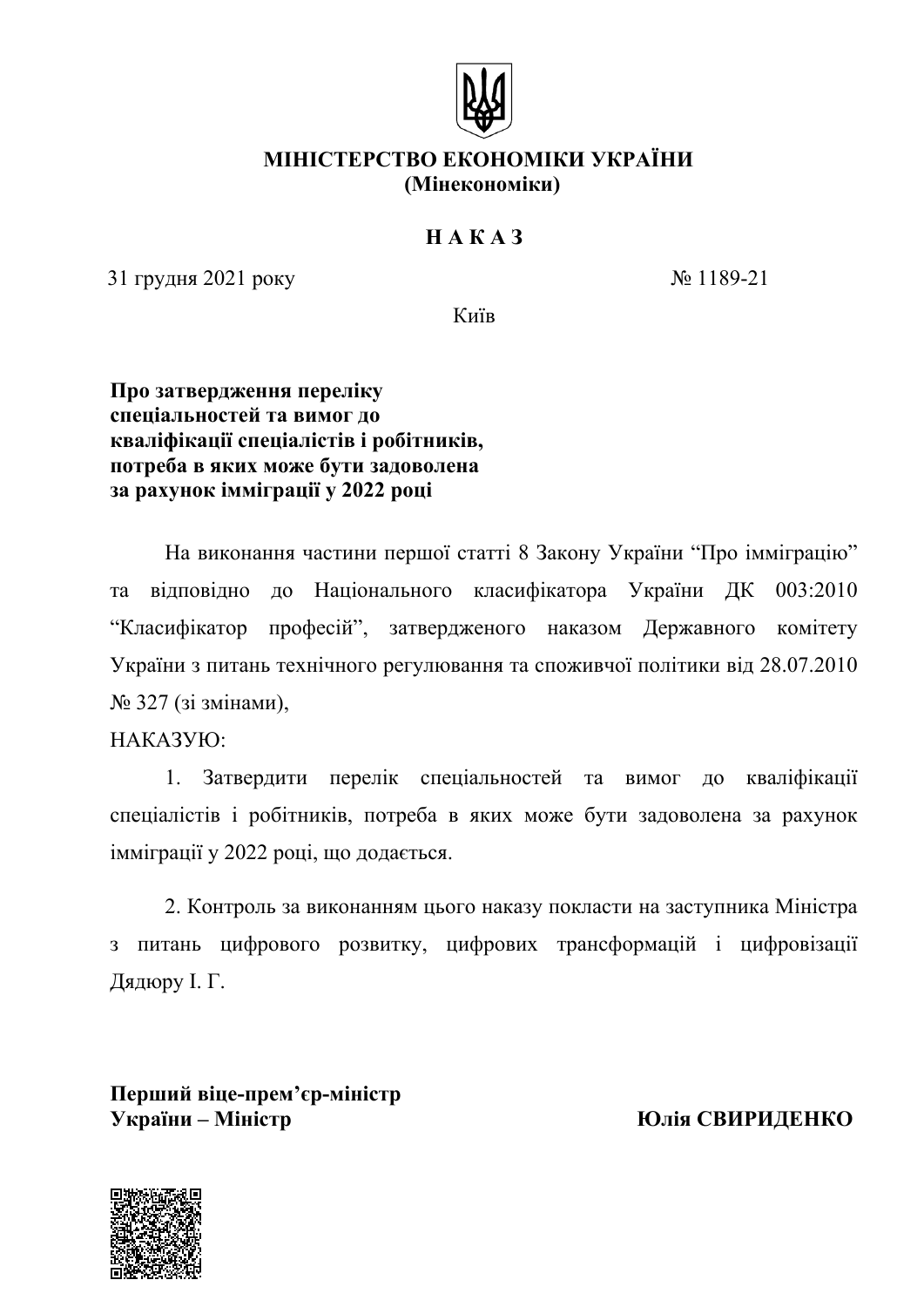## ЗАТВЕРДЖЕНО

Наказ Міністерства економіки України 31 грудня 2021 року № 1189-21

# ПЕРЕЛІК

## спеціальностей та вимог до кваліфікації спеціалістів і робітників, потреба в яких може бути задоволена за рахунок імміграції у 2022 році

| Код професії<br>відповідно до<br>Класифікатора<br>професій | Найменування професії    | Кваліфікаційні вимоги до висококваліфікованих<br>спеціалістів і робітників                                                                                                                                                                                                                                                                                                                                                                                                                                                                                                                              | Усього,<br>oció |
|------------------------------------------------------------|--------------------------|---------------------------------------------------------------------------------------------------------------------------------------------------------------------------------------------------------------------------------------------------------------------------------------------------------------------------------------------------------------------------------------------------------------------------------------------------------------------------------------------------------------------------------------------------------------------------------------------------------|-----------------|
|                                                            | 2                        | 3                                                                                                                                                                                                                                                                                                                                                                                                                                                                                                                                                                                                       | $\overline{4}$  |
| 1222.1                                                     | Технічний керівник       | Обов'язкова кваліфікаційна вимога:<br>підтверджений досвід роботи* за фахом - сумарно не<br>менш ніж 3 роки у будь-який період за останні 5 років.<br>Додаткові кваліфікаційні вимоги:<br>вища освіта у галузі знань** "Управління<br>та<br>адміністрування";<br>дохід за визначеною професією за останні<br>12<br>календарних місяців у розмірі, еквівалентному не<br>менше 24 000 доларів США;<br>післядипломна освіта в галузі управління та системи<br>управління якістю;<br>сертифікат<br>Массачусетського<br>технологічного                                                                       | 250             |
| 1229.7                                                     | Директор технічний       | інституту відповідного напряму.<br>Обов'язкова кваліфікаційна вимога:<br>підтверджений досвід роботи* за фахом - сумарно не<br>менш ніж 3 роки у будь-який період за останні 5 років.<br>Додаткові кваліфікаційні вимоги:<br>вища освіта у галузі знань** "Управління<br>та<br>адміністрування";<br>дохід за визначеною професією за останні<br>12<br>календарних місяців у розмірі, еквівалентному не<br>менше 24 000 доларів США;<br>післядипломна освіта в галузі управління та системи<br>управління якістю;<br>сертифікат<br>Массачусетського<br>технологічного<br>інституту відповідного напряму. | 250             |
| 1236                                                       | Головний програміст      | Обов'язкова кваліфікаційна вимога:<br>підтверджений досвід роботи* за фахом - сумарно не<br>менш ніж 3 роки у будь-який період за останні 5 років.<br>Додаткові кваліфікаційні вимоги:<br>вища освіта у галузі знань** "Інформаційні<br>технології", або "Математика та статистика";<br>дохід за визначеною професією за останні 12<br>календарних місяців у розмірі, еквівалентному не<br>менше 24 000 доларів США;<br>сертифікат<br>Массачусетського<br>технологічного<br>інституту відповідного напряму.                                                                                             | 200             |
| 1493                                                       | Менеджер<br>(управитель) | Обов'язкова кваліфікаційна вимога:                                                                                                                                                                                                                                                                                                                                                                                                                                                                                                                                                                      | 150             |

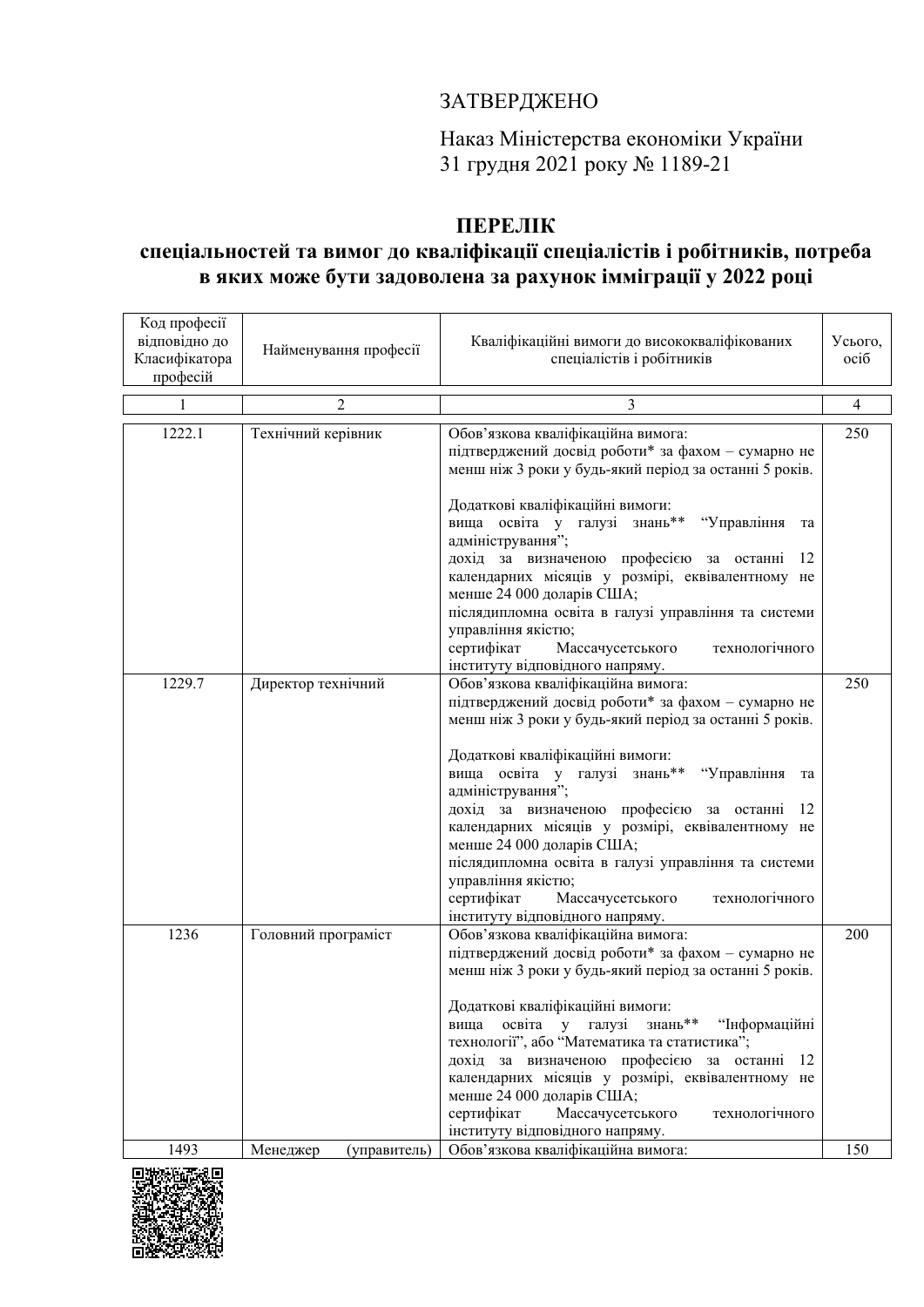|        | систем якості                          | підтверджений досвід роботи* за фахом - сумарно не<br>менш ніж 3 роки у будь-який період за останні 5 років.                                             |     |
|--------|----------------------------------------|----------------------------------------------------------------------------------------------------------------------------------------------------------|-----|
|        |                                        | Додаткові кваліфікаційні вимоги:<br>вища освіта у галузі знань** "Управління<br>та<br>адміністрування";                                                  |     |
|        |                                        | дохід за визначеною професією за останні<br>12<br>календарних місяців у розмірі, еквівалентному не<br>менше 24 000 доларів США;                          |     |
|        |                                        | післядипломна освіта в галузі управління;                                                                                                                |     |
|        |                                        | один з наступних чинних сертифікатів: CISSP, CISA,<br>CISM, ITIL Master, CompTIA Security+.                                                              |     |
| 1495   | Менеджер<br>(управитель)               | Обов'язкова кваліфікаційна вимога:                                                                                                                       | 150 |
|        | інформаційної<br>систем з<br>безпеки   | підтверджений досвід роботи* за фахом - сумарно не<br>менш ніж 3 роки у будь-який період за останні 5 років.                                             |     |
|        |                                        | Додаткові кваліфікаційні вимоги:<br>вища освіта у галузі знань** "Управління<br>та<br>адміністрування";                                                  |     |
|        |                                        | дохід за визначеною професією за останні<br>12<br>календарних місяців у розмірі, еквівалентному не                                                       |     |
|        |                                        | менше 24 000 доларів США;<br>післядипломна освіта в галузі управління;<br>один з наступних чинних сертифікатів: CISSP, CISA,                             |     |
|        |                                        | CISM, ITIL Master, CompTIA Security+.                                                                                                                    |     |
| 2114.2 | Геолог<br>(на<br>підземних<br>роботах) | Обов'язкова кваліфікаційна вимога:<br>підтверджений досвід роботи* за фахом - сумарно не                                                                 | 3   |
|        |                                        | менш ніж 3 роки.                                                                                                                                         |     |
|        |                                        | Додаткові кваліфікаційні вимоги:<br>вища освіта у галузі знань** "Природничі науки", або<br>"Виробництво та технології";                                 |     |
|        |                                        | підвищення кваліфікації за фахом.                                                                                                                        |     |
| 2131.2 | Адміністратор бази даних               | Обов'язкова кваліфікаційна вимога:                                                                                                                       | 50  |
|        |                                        | підтверджений досвід роботи* за фахом - сумарно не<br>менш ніж 3 роки у будь-який період за останні 5 років.                                             |     |
|        |                                        | Додаткові кваліфікаційні вимоги:<br>вища освіта у галузі знань** "Інформаційні                                                                           |     |
|        |                                        | технології", або "Математика та статистика";                                                                                                             |     |
|        |                                        | рекомендаційний лист, що підтверджує наявність<br>навичок з забезпечення працездатності баз даних під<br>керівництвом MySQL/PostgreSQL/MS SQL, підтримки |     |
|        |                                        | та розвитку наявної інфраструктури баз даних,                                                                                                            |     |
|        |                                        | моніторингу продуктивності та аналізу роботи баз                                                                                                         |     |
|        |                                        | даних, створення SQL-запитів, роботи з операційними                                                                                                      |     |
| 2131.2 | Адміністратор даних                    | системами Windows, Linux та macOS.<br>Обов'язкова кваліфікаційна вимога:                                                                                 | 50  |
|        |                                        | підтверджений досвід роботи* за фахом - сумарно не                                                                                                       |     |
|        |                                        | менш ніж 3 роки у будь-який період за останні 5 років.                                                                                                   |     |
|        |                                        | Додаткові кваліфікаційні вимоги:                                                                                                                         |     |
|        |                                        | вища освіта у галузі знань**<br>"Інформаційні<br>технології", або "Математика та статистика";                                                            |     |
|        |                                        | один з наступних чинних сертифікатів з англійської<br>мови рівня B2: IELTS, TOEFL.                                                                       |     |
| 2131.2 | Адміністратор системи                  | Обов'язкова кваліфікаційна вимога:                                                                                                                       | 50  |
|        |                                        | підтверджений досвід роботи* за фахом - сумарно не<br>менш ніж 3 роки у будь-який період за останні 5 років.                                             |     |
|        |                                        |                                                                                                                                                          |     |

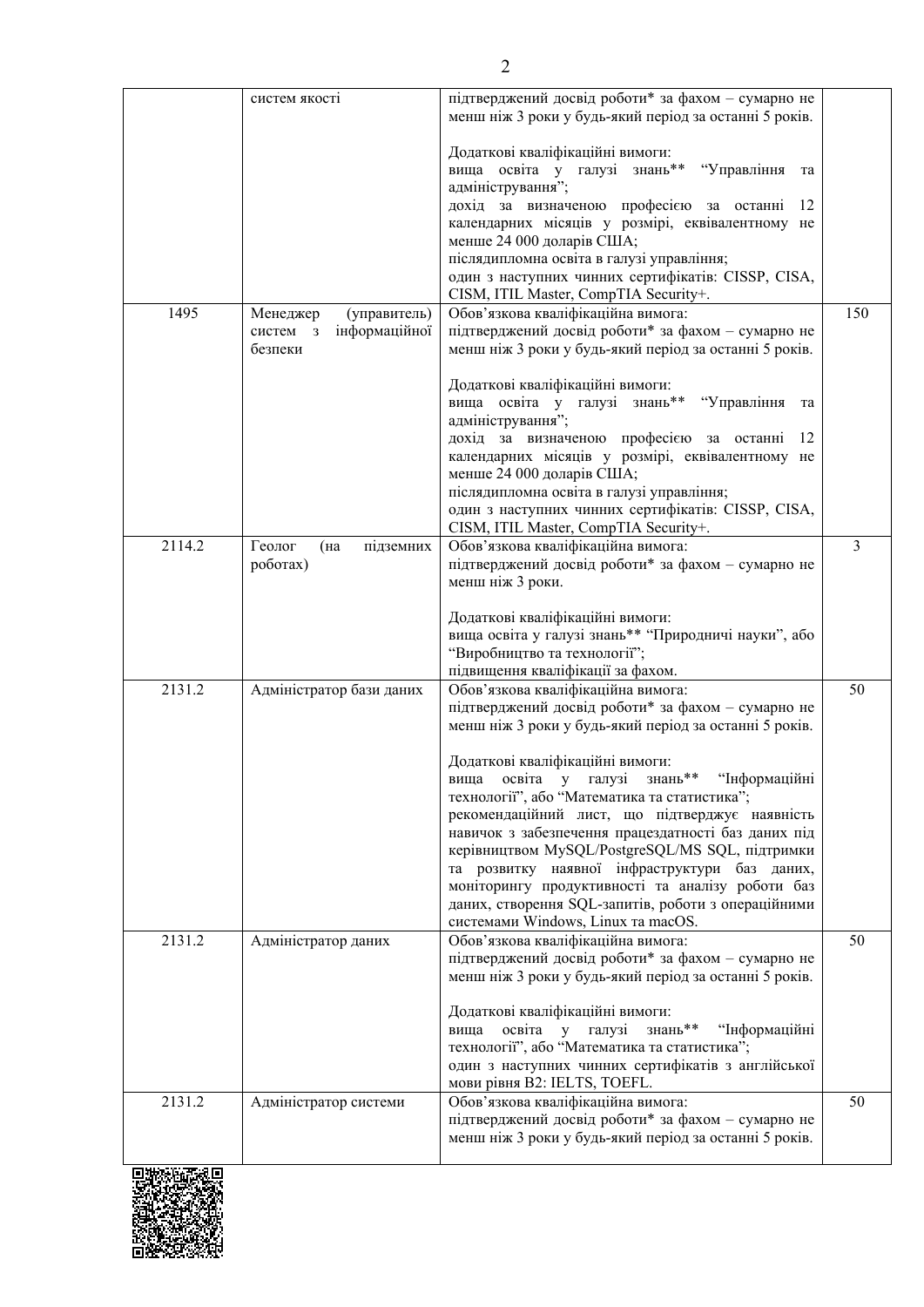|        |                                          | Додаткові кваліфікаційні вимоги:                       |     |
|--------|------------------------------------------|--------------------------------------------------------|-----|
|        |                                          | вища освіта у галузі знань** "Інформаційні             |     |
|        |                                          | технології", або "Математика та статистика";           |     |
|        |                                          | рекомендаційний лист, що підтверджує наявність         |     |
|        |                                          | навичок з обслуговування та ремонту комп'ютерної       |     |
|        |                                          | техніки та периферійних пристроїв, встановлення        |     |
|        |                                          | Windows, Microsoft Office та інших прикладних          |     |
|        |                                          | програм, впровадження в роботу медичних та             |     |
|        |                                          | бухгалтерських інформаційних систем, допомоги          |     |
|        |                                          | користувачам, обслуговування комп'ютерної мережі       |     |
|        |                                          | та серверного обладнання,<br>знання електроніки,       |     |
|        |                                          | комп'ютерної техніки, мережевих технологій;            |     |
|        |                                          | рекомендаційний лист та/або посадова інструкція, що    |     |
|        |                                          | електроніки,<br>підтверджує<br>комп'ютерної<br>знання  |     |
|        |                                          | техніки, операційних систем Windows, Linux та          |     |
|        |                                          | macOS, мережевих технологій.                           |     |
| 2131.2 | Аналітик з комп'ютерних                  | Обов'язкова кваліфікаційна вимога:                     | 50  |
|        | комунікацій                              | підтверджений досвід роботи* за фахом - сумарно не     |     |
|        |                                          | менш ніж 3 роки у будь-який період за останні 5 років. |     |
|        |                                          |                                                        |     |
|        |                                          | Додаткові кваліфікаційні вимоги:                       |     |
|        |                                          | освіта у галузі знань** "Інформаційні<br>вища          |     |
|        |                                          | технології", або "Математика та статистика";           |     |
|        |                                          | дохід за визначеною професією за останні 12            |     |
|        |                                          | календарних місяців у розмірі, еквівалентному не       |     |
|        |                                          | менше 24 000 доларів США.                              |     |
| 2131.2 | Аналітик<br>комп'ютерних                 | Обов'язкова кваліфікаційна вимога:                     | 50  |
|        | систем                                   | підтверджений досвід роботи* за фахом - сумарно не     |     |
|        |                                          | менш ніж 3 роки у будь-який період за останні 5 років. |     |
|        |                                          |                                                        |     |
|        |                                          | Додаткові кваліфікаційні вимоги:                       |     |
|        |                                          | вища освіта у галузі знань** "Інформаційні             |     |
|        |                                          | технології", або "Математика та статистика";           |     |
|        |                                          | дохід за визначеною професією за останні<br>-12        |     |
|        |                                          | календарних місяців у розмірі, еквівалентному не       |     |
|        |                                          | менше 24 000 доларів США.                              |     |
| 2131.2 | Аналітик операційного та                 | Обов'язкова кваліфікаційна вимога:                     | 50  |
|        | прикладного програмного                  | підтверджений досвід роботи* за фахом - сумарно не     |     |
|        | забезпечення                             | менш ніж 3 роки у будь-який період за останні 5 років. |     |
|        |                                          |                                                        |     |
|        |                                          | Додаткові кваліфікаційні вимоги:                       |     |
|        |                                          | вища освіта у галузі знань** "Інформаційні             |     |
|        |                                          | технології", або "Математика та статистика";           |     |
|        |                                          | дохід за визначеною професією за останні 12            |     |
|        |                                          | календарних місяців у розмірі, еквівалентному не       |     |
|        |                                          | менше 24 000 доларів США.                              |     |
| 2131.2 | Інженер з комп'ютерних                   | Обов'язкова кваліфікаційна вимога:                     | 160 |
|        | систем                                   | підтверджений досвід роботи* за фахом - сумарно не     |     |
|        |                                          | менш ніж 3 роки у будь-який період за останні 5 років. |     |
|        |                                          |                                                        |     |
|        |                                          | Додаткові кваліфікаційні вимоги:                       |     |
|        |                                          | освіта у галузі знань** "Інформаційні<br>вища          |     |
|        |                                          | технології", або "Математика та статистика";           |     |
|        |                                          | дохід за визначеною професією за останні 12            |     |
|        |                                          | календарних місяців у розмірі, еквівалентному не       |     |
|        |                                          | менше 24 000 доларів США;                              |     |
|        |                                          | сертифікат<br>Массачусетського<br>технологічного       |     |
|        |                                          | інституту відповідного напряму.                        |     |
| 2131.2 | Інженер<br>програмного<br>$\overline{3}$ | Обов'язкова кваліфікаційна вимога:                     | 100 |
|        | забезпечення комп'ютерів                 | підтверджений досвід роботи* за фахом - сумарно не     |     |
|        |                                          |                                                        |     |

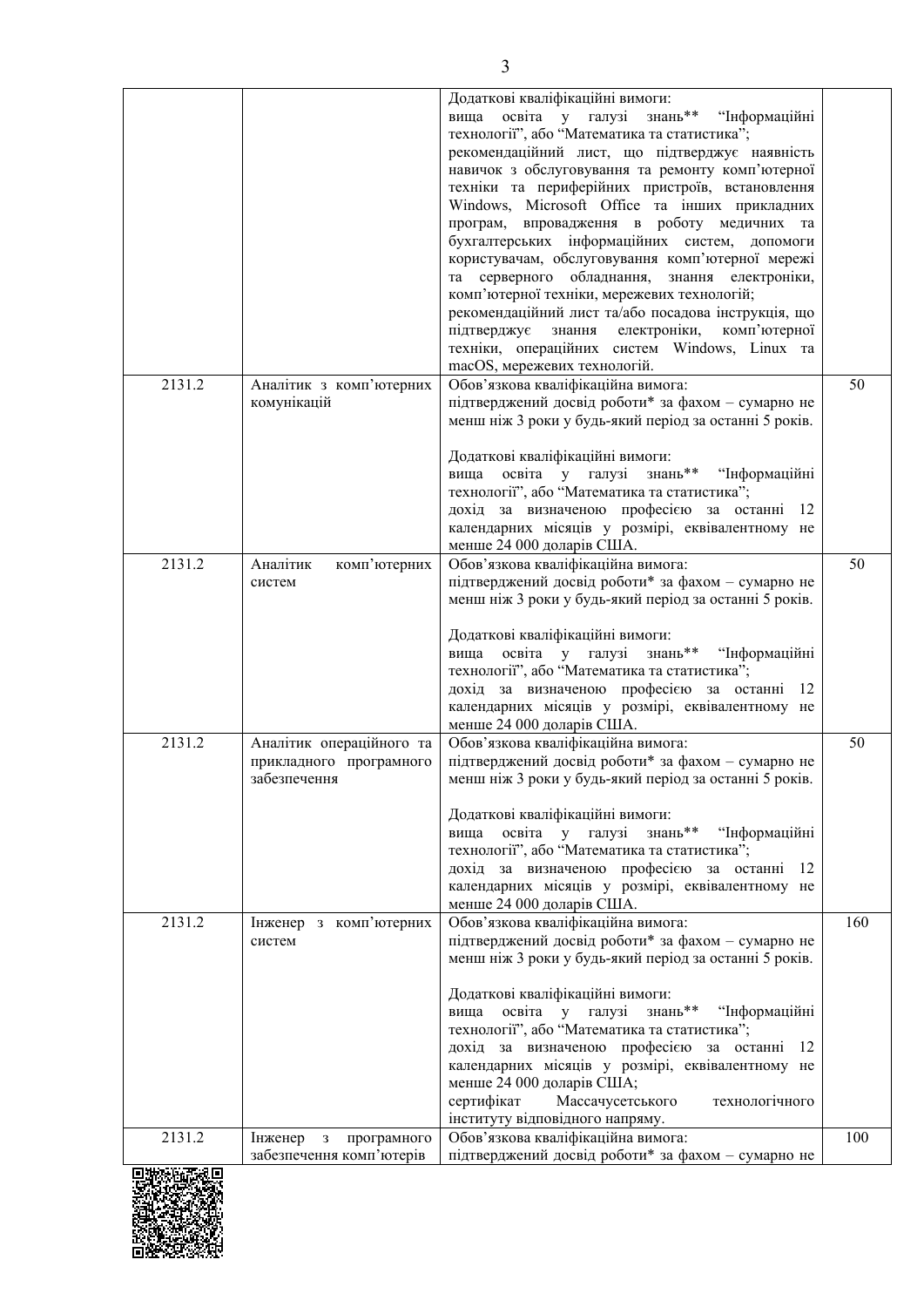|                   |                                        | менш ніж 3 роки у будь-який період за останні 5 років.                                                                                                                                                                                                                                                                                                    |     |
|-------------------|----------------------------------------|-----------------------------------------------------------------------------------------------------------------------------------------------------------------------------------------------------------------------------------------------------------------------------------------------------------------------------------------------------------|-----|
|                   |                                        | Додаткові кваліфікаційні вимоги:<br>вища освіта у галузі знань** "Інформаційні<br>технології", або "Математика та статистика";<br>рекомендаційний лист, що підтверджує навички з<br>роботи з системним і прикладним програмним<br>забезпеченням операційних систем Windows, Linux<br>та/або macOS.                                                        |     |
| 2132.2            | Інженер-програміст                     | Обов'язкова кваліфікаційна вимога:<br>підтверджений досвід роботи* за фахом - сумарно не<br>менш ніж 3 роки у будь-який період за останні 5 років.                                                                                                                                                                                                        | 401 |
|                   |                                        | Додаткові кваліфікаційні вимоги:<br>освіта у галузі знань** "Інформаційні<br>вища<br>технології", або "Математика та статистика";<br>дохід за визначеною професією за останні 12<br>календарних місяців у розмірі, еквівалентному не<br>менше 24 000 доларів США;<br>сертифікат Массачусетського<br>технологічного<br>інституту відповідного напряму.     |     |
| 2132.2            | Програміст (база даних)                | Обов'язкова кваліфікаційна вимога:<br>підтверджений досвід роботи* за фахом - сумарно не<br>менш ніж 3 роки у будь-який період за останні 5 років.                                                                                                                                                                                                        | 160 |
|                   |                                        | Додаткові кваліфікаційні вимоги:<br>вища освіта у галузі знань** "Інформаційні<br>технології", або "Математика та статистика";<br>дохід за визначеною професією за останні<br>-12<br>календарних місяців у розмірі, еквівалентному не<br>менше 24 000 доларів США;<br>сертифікат<br>Массачусетського<br>технологічного<br>інституту відповідного напряму. |     |
| 2132.2            | Програміст прикладний                  | Обов'язкова кваліфікаційна вимога:<br>підтверджений досвід роботи* за фахом - сумарно не<br>менш ніж 3 роки у будь-який період за останні 5 років.                                                                                                                                                                                                        | 160 |
|                   |                                        | Додаткові кваліфікаційні вимоги:<br>вища освіта у галузі знань** "Інформаційні<br>технології", або "Математика та статистика";<br>дохід за визначеною професією за останні 12<br>календарних місяців у розмірі, еквівалентному не<br>менше 24 000 доларів США;<br>сертифікат<br>Массачусетського<br>технологічного<br>інституту відповідного напряму.     |     |
| 2132.2            | Програміст системний                   | Обов'язкова кваліфікаційна вимога:<br>підтверджений досвід роботи* за фахом - сумарно не<br>менш ніж 3 роки у будь-який період за останні 5 років.                                                                                                                                                                                                        | 160 |
|                   |                                        | Додаткові кваліфікаційні вимоги:<br>вища освіта у галузі знань** "Інформаційні<br>технології", або "Математика та статистика";<br>дохід за визначеною професією за останні 12<br>календарних місяців у розмірі, еквівалентному не<br>менше 24 000 доларів США;<br>сертифікат<br>Массачусетського<br>технологічного<br>інституту відповідного напряму.     |     |
| 2132.2<br>同地特征基础间 | Розробник систем захисту<br>інформації | Обов'язкова кваліфікаційна вимога:<br>підтверджений досвід роботи* за фахом - сумарно не<br>менш ніж 3 роки у будь-який період за останні 5 років.                                                                                                                                                                                                        | 200 |

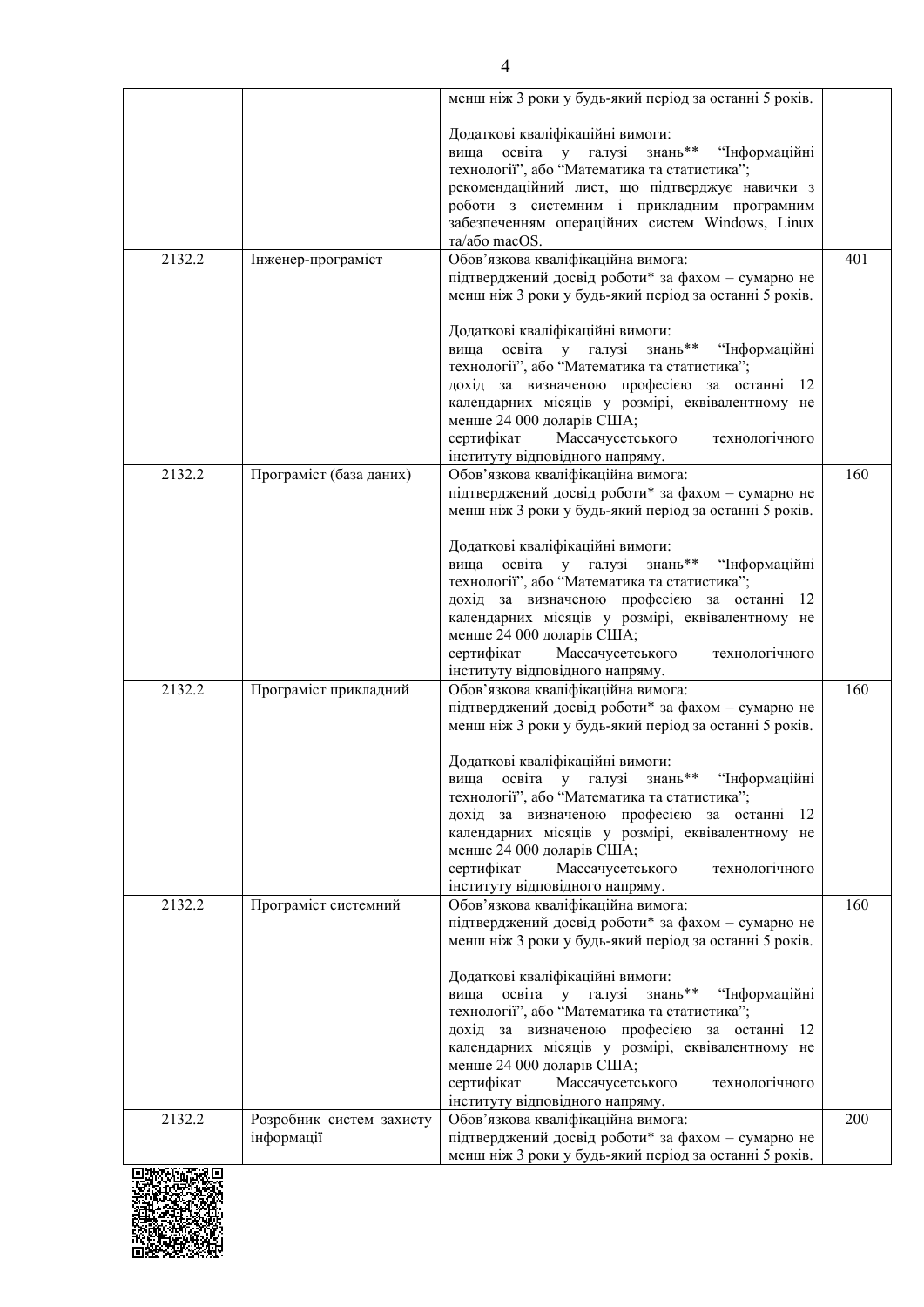|                   |                                                       | Додаткові кваліфікаційні вимоги:<br>вища освіта у галузі знань**<br>"Інформаційні<br>технології", або "Математика та статистика";<br>дохід за визначеною професією за останні<br>12<br>календарних місяців у розмірі, еквівалентному не<br>менше 24 000 доларів США;<br>один з наступних чинних сертифікатів: CISSP, CISA,<br>CISM, ITIL Master, CompTIA Security+.                                                                                                                                                                                 |                |
|-------------------|-------------------------------------------------------|-----------------------------------------------------------------------------------------------------------------------------------------------------------------------------------------------------------------------------------------------------------------------------------------------------------------------------------------------------------------------------------------------------------------------------------------------------------------------------------------------------------------------------------------------------|----------------|
| 2139.2            | із застосування<br>Інженер<br>комп'ютерів             | Обов'язкова кваліфікаційна вимога:<br>підтверджений досвід роботи* за фахом - сумарно не<br>менш ніж 3 роки у будь-який період за останні 5 років.<br>Додаткові кваліфікаційні вимоги:<br>знань**<br>освіта у галузі<br>"Інформаційні<br>вища<br>технології", або "Математика та статистика";<br>один з наступних чинних сертифікатів з англійської                                                                                                                                                                                                 | 100            |
| 2142.2            | (будівельні<br>Технолог<br>матеріали)                 | мови рівня В2: IELTS, TOEFL.<br>Обов'язкова кваліфікаційна вимога:<br>підтверджений досвід роботи* за фахом - не менш ніж<br>3 роки.<br>Додаткові кваліфікаційні вимоги:<br>освіта у галузі знань**<br>вища<br>"Хімічна<br>та<br>біоінженерія";<br>підвищення кваліфікації за фахом.                                                                                                                                                                                                                                                                | $\overline{2}$ |
| 2144.2            | Інженер-електронік                                    | Обов'язкова кваліфікаційна вимога:<br>підтверджений досвід роботи* за фахом - сумарно не<br>менш ніж 3 роки.<br>Додаткові кваліфікаційні вимоги:<br>вища освіта у галузі знань** "Інформаційні<br>технології", "Електрична інженерія", "Електроніка та<br>телекомунікації",<br>"Автоматизація<br>або<br>та<br>приладобудування";<br>підвищення кваліфікації за фахом.                                                                                                                                                                               |                |
| 2144.2            | Інженер-конструктор<br>(електроніка)                  | Обов'язкова кваліфікаційна вимога:<br>підтверджений досвід роботи* за фахом - сумарно не<br>менш ніж 3 роки у будь-який період за останні 5 років.<br>Додаткові кваліфікаційні вимоги:<br>вища освіта у галузі<br>знань** "Інформаційні<br>технології", "Електроніка та телекомунікації", або<br>"Математика та статистика";<br>дохід за визначеною професією за останні 12<br>календарних місяців у розмірі, еквівалентному не<br>менше 24 000 доларів США;<br>сертифікат<br>Массачусетського<br>технологічного<br>інституту відповідного напряму. | 160            |
| 2147.2            | Маркшейдер на підземних<br>роботах                    | Обов'язкова кваліфікаційна вимога:<br>підтверджений досвід роботи* за фахом - сумарно не<br>менш ніж 3 роки.<br>Додаткові кваліфікаційні вимоги:<br>вища освіта у галузі знань** "Природничі науки", або<br>"Виробництво та технології";<br>підвищення кваліфікації за фахом.                                                                                                                                                                                                                                                                       | $\overline{3}$ |
| 2149.2<br>回游戏活毒成回 | Інженер із впровадження<br>нової техніки й технології | Обов'язкова кваліфікаційна вимога:<br>підтверджений досвід роботи* за фахом - сумарно не<br>менш ніж 3 роки у будь-який період за останні 5 років.                                                                                                                                                                                                                                                                                                                                                                                                  | 100            |

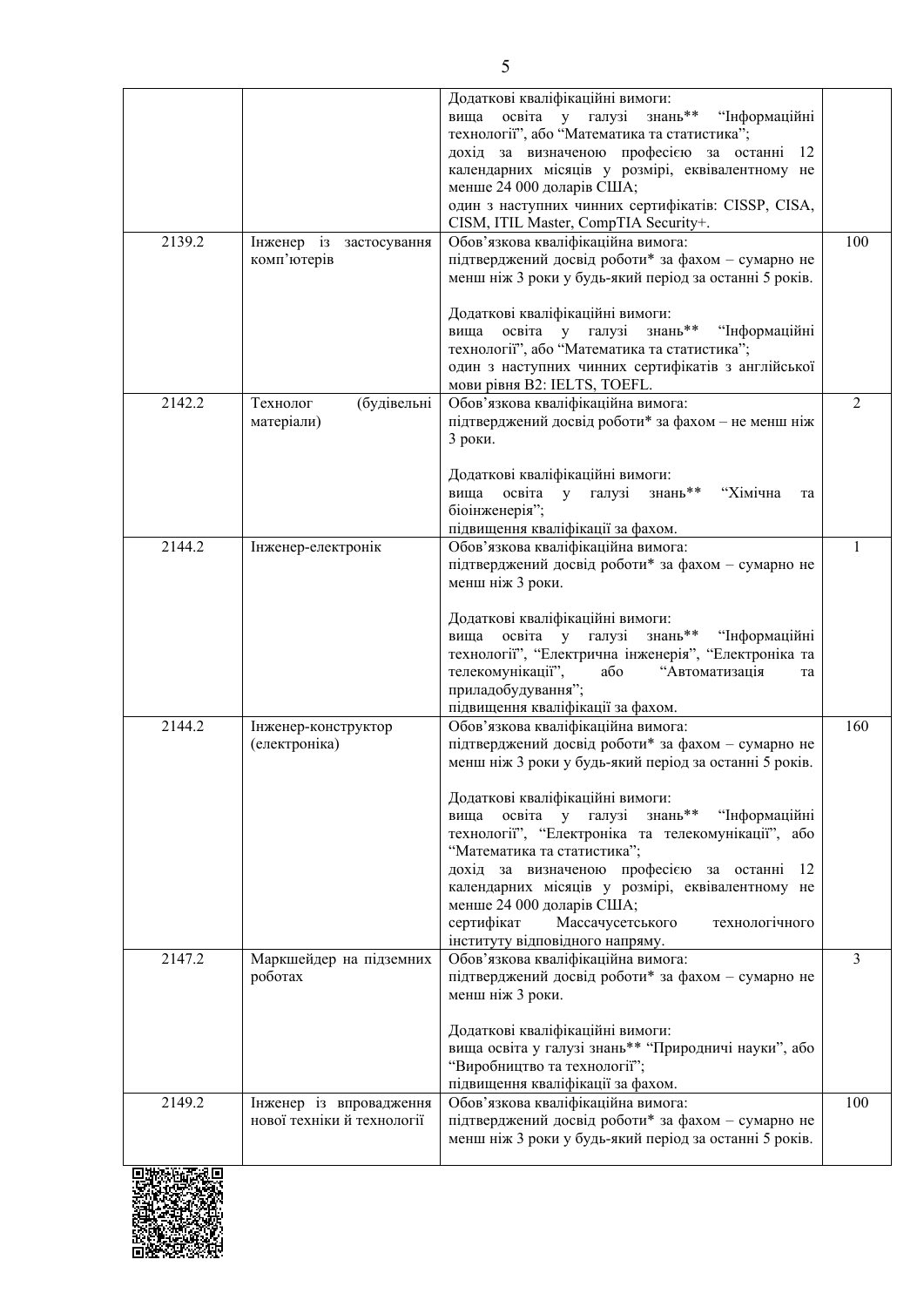|        |                            | Додаткові кваліфікаційні вимоги:                                                                   |                |
|--------|----------------------------|----------------------------------------------------------------------------------------------------|----------------|
|        |                            | вища освіта у галузі<br>знань** "Інформаційні                                                      |                |
|        |                            | технології", або "Математика та статистика";<br>рекомендаційний<br>лист<br>описом<br>проектів<br>3 |                |
|        |                            | новітніх<br>впровадження<br>інформаційних<br>систем                                                |                |
|        |                            | (створення<br>проектів<br>комп'ютерних<br>класів,                                                  |                |
|        |                            | лабораторій,<br>систем відеоспостереження,<br>систем                                               |                |
|        |                            | контролю та управління).                                                                           |                |
| 2149.2 | Інженер-конструктор        | Обов'язкова кваліфікаційна вимога:                                                                 | $\overline{4}$ |
|        |                            | підтверджений досвід роботи* за фахом - сумарно не                                                 |                |
|        |                            | менш ніж 3 роки.                                                                                   |                |
|        |                            | Додаткові кваліфікаційні вимоги:                                                                   |                |
|        |                            | вища освіта у галузі знань** "Механічна інженерія",                                                |                |
|        |                            | або "Автоматизація та приладобудування";                                                           |                |
|        |                            | підвищення кваліфікації за фахом.                                                                  |                |
| 2149.2 | Інженер-технолог           | Обов'язкова кваліфікаційна вимога:                                                                 | 5              |
|        |                            | підтверджений досвід роботи* за фахом - сумарно не                                                 |                |
|        |                            | менш ніж 3 роки.                                                                                   |                |
|        |                            |                                                                                                    |                |
|        |                            | Додаткові кваліфікаційні вимоги:<br>вища освіта у галузі знань** "Механічна інженерія",            |                |
|        |                            | або "Автоматизація та приладобудування";                                                           |                |
|        |                            | підвищення кваліфікації за фахом.                                                                  |                |
| 2433.2 | Аналітик<br>консолідованої | Обов'язкова кваліфікаційна вимога:                                                                 | 50             |
|        | інформації                 | підтверджений досвід роботи* за фахом - сумарно не                                                 |                |
|        |                            | менш ніж 3 роки у будь-який період за останні 5 років.                                             |                |
|        |                            |                                                                                                    |                |
|        |                            | Додаткові кваліфікаційні вимоги:                                                                   |                |
|        |                            | вища освіта у галузі знань**<br>"Інформаційні<br>технології", або "Математика та статистика";      |                |
|        |                            | дохід за визначеною професією за останні 12                                                        |                |
|        |                            | календарних місяців у розмірі, еквівалентному не                                                   |                |
|        |                            | менше 24 000 доларів США.                                                                          |                |
| 3113   | Електромеханік             | Обов'язкова кваліфікаційна вимога:                                                                 | $\mathbf{1}$   |
|        |                            | підтверджений досвід роботи* за фахом - не менш ніж                                                |                |
|        |                            | 1 рік.                                                                                             |                |
|        |                            | Додаткові кваліфікаційні вимоги:                                                                   |                |
|        |                            | вища освіта у галузі знань** "Електрична інженерія";                                               |                |
|        |                            | підвищення кваліфікації за фахом.                                                                  |                |
| 3115   | Механік<br>підземної       | Обов'язкова кваліфікаційна вимога:                                                                 | $\overline{4}$ |
|        | дільниці                   | підтверджений досвід роботи* за фахом - не менш ніж                                                |                |
|        |                            | 3 роки.                                                                                            |                |
|        |                            |                                                                                                    |                |
|        |                            | Додаткові кваліфікаційні вимоги:<br>вища освіта у галузі знань** "Автоматизація та                 |                |
|        |                            | приладобудування", або "Механічна інженерія";                                                      |                |
|        |                            | підвищення кваліфікації за фахом.                                                                  |                |
| 3121   | Фахівець з інформаційних   | Обов'язкова кваліфікаційна вимога:                                                                 | 100            |
|        | технологій                 | підтверджений досвід роботи* за фахом - сумарно не                                                 |                |
|        |                            | менш ніж 3 роки у будь-який період за останні 5 років.                                             |                |
|        |                            |                                                                                                    |                |
|        |                            | Додаткові кваліфікаційні вимоги:                                                                   |                |
|        |                            | освіта у галузі знань** "Інформаційні<br>вища<br>технології", або "Математика та статистика";      |                |
|        |                            | дохід за визначеною професією за останні 12                                                        |                |
|        |                            | календарних місяців у розмірі, еквівалентному не                                                   |                |
|        |                            | менше 24 000 доларів США.                                                                          |                |
| 3121   | Фахівець з інформаційних   | Обов'язкова кваліфікаційна вимога:                                                                 | 100            |
|        |                            |                                                                                                    |                |

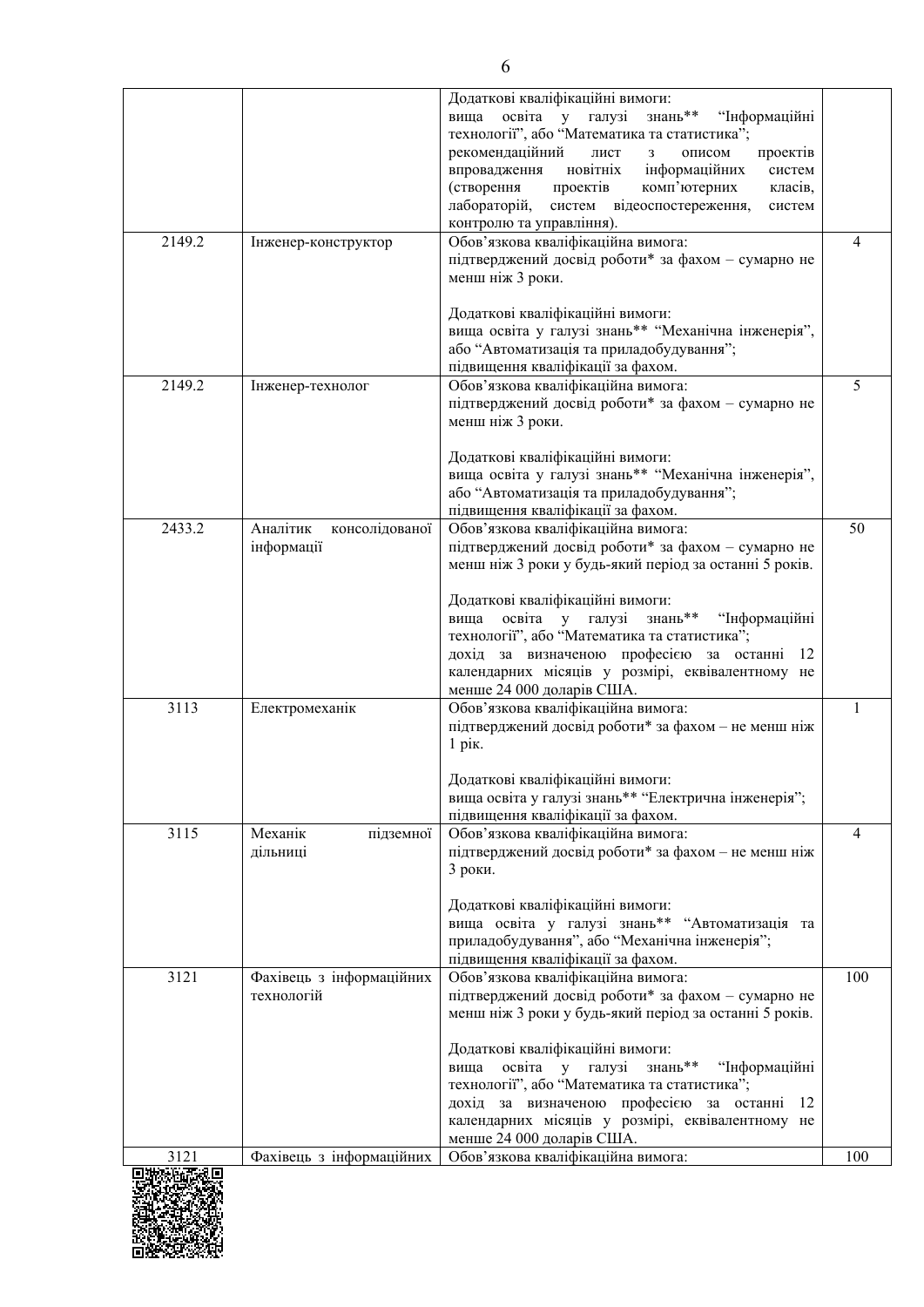|                            | технологій<br>галузі<br>(y <sub>0</sub> )<br>блокчейн, криптовалюти,                          | підтверджений досвід роботи* за фахом - сумарно не<br>менш ніж 3 роки у будь-який період за останні 5 років.                                                                                                                                                      |     |
|----------------------------|-----------------------------------------------------------------------------------------------|-------------------------------------------------------------------------------------------------------------------------------------------------------------------------------------------------------------------------------------------------------------------|-----|
|                            | віртуальних активів)                                                                          | Додаткові кваліфікаційні вимоги:<br>вища освіта у галузі знань**<br>"Інформаційні<br>технології", або "Математика та статистика";<br>дохід за визначеною професією за останні 12<br>календарних місяців у розмірі, еквівалентному не<br>менше 24 000 доларів США. |     |
| 3121                       | Фахівець з комп'ютерної                                                                       | Обов'язкова кваліфікаційна вимога:                                                                                                                                                                                                                                | 250 |
|                            | графіки (дизайну)                                                                             | підтверджений досвід роботи* за фахом - сумарно не<br>менш ніж 2 роки у будь-який період за останні 5 років.                                                                                                                                                      |     |
|                            |                                                                                               | Додаткові кваліфікаційні вимоги:<br>вища освіта у галузі знань**<br>"Інформаційні<br>технології", або "Математика та статистика";<br>рекомендаційний лист з описом<br>впроваджених<br>проектів;<br>рекомендаційний лист з підтвердженням навичок                  |     |
|                            |                                                                                               | володіння програмним забезпеченням WordPress.                                                                                                                                                                                                                     |     |
| 3121                       | Фахівець з розробки<br>та<br>програмного<br>тестування<br>забезпечення                        | Обов'язкова кваліфікаційна вимога:<br>підтверджений досвід роботи* за фахом - сумарно не<br>менш ніж 3 роки у будь-який період за останні 5 років.                                                                                                                | 100 |
|                            |                                                                                               | Додаткові кваліфікаційні вимоги:<br>вища освіта у галузі знань** "Інформаційні<br>технології", або "Математика та статистика";<br>дохід за визначеною професією за останні 12<br>календарних місяців у розмірі, еквівалентному не<br>менше 24 000 доларів США.    |     |
| 3121                       | Фахівець з розроблення<br>комп'ютерних програм                                                | Обов'язкова кваліфікаційна вимога:<br>підтверджений досвід роботи* за фахом - сумарно не<br>менш ніж 3 роки у будь-який період за останні 5 років.                                                                                                                | 100 |
|                            |                                                                                               | Додаткові кваліфікаційні вимоги:<br>вища освіта у галузі знань** "Інформаційні<br>технології", або "Математика та статистика";<br>дохід за визначеною професією за останні 12<br>календарних місяців у розмірі, еквівалентному не<br>менше 24 000 доларів США.    |     |
| 3439                       | організації<br>Фахівець<br>i <sub>3</sub><br>інформації<br>захисту<br>3<br>обмеженим доступом | Обов'язкова кваліфікаційна вимога:<br>підтверджений досвід роботи* за фахом - сумарно не<br>менш ніж 3 роки у будь-який період за останні 5 років.                                                                                                                | 100 |
|                            |                                                                                               | Додаткові кваліфікаційні вимоги:<br>вища освіта у галузі знань**<br>"Інформаційні<br>технології", або "Математика та статистика";<br>дохід за визначеною професією за останні<br>12                                                                               |     |
|                            |                                                                                               | календарних місяців у розмірі, еквівалентному не<br>менше 24 000 доларів США;<br>один з наступних чинних сертифікатів: CISSP, CISA,<br>CISM, ITIL Master, CompTIA Security+.                                                                                      |     |
| 3439                       | Фахівець<br>$\mathbf{i}$<br>організації                                                       | Обов'язкова кваліфікаційна вимога:                                                                                                                                                                                                                                | 100 |
|                            | інформаційної безпеки                                                                         | підтверджений досвід роботи* за фахом - сумарно не<br>менш ніж 3 роки у будь-який період за останні 5 років.                                                                                                                                                      |     |
|                            |                                                                                               | Додаткові кваліфікаційні вимоги:                                                                                                                                                                                                                                  |     |
|                            |                                                                                               | знань**<br>освіта у галузі<br>"Інформаційні<br>вища<br>технології", або "Математика та статистика";<br>дохід за визначеною професією<br>12<br>за останні                                                                                                          |     |
| בת באי שבה, על האנגנות הבת |                                                                                               |                                                                                                                                                                                                                                                                   |     |

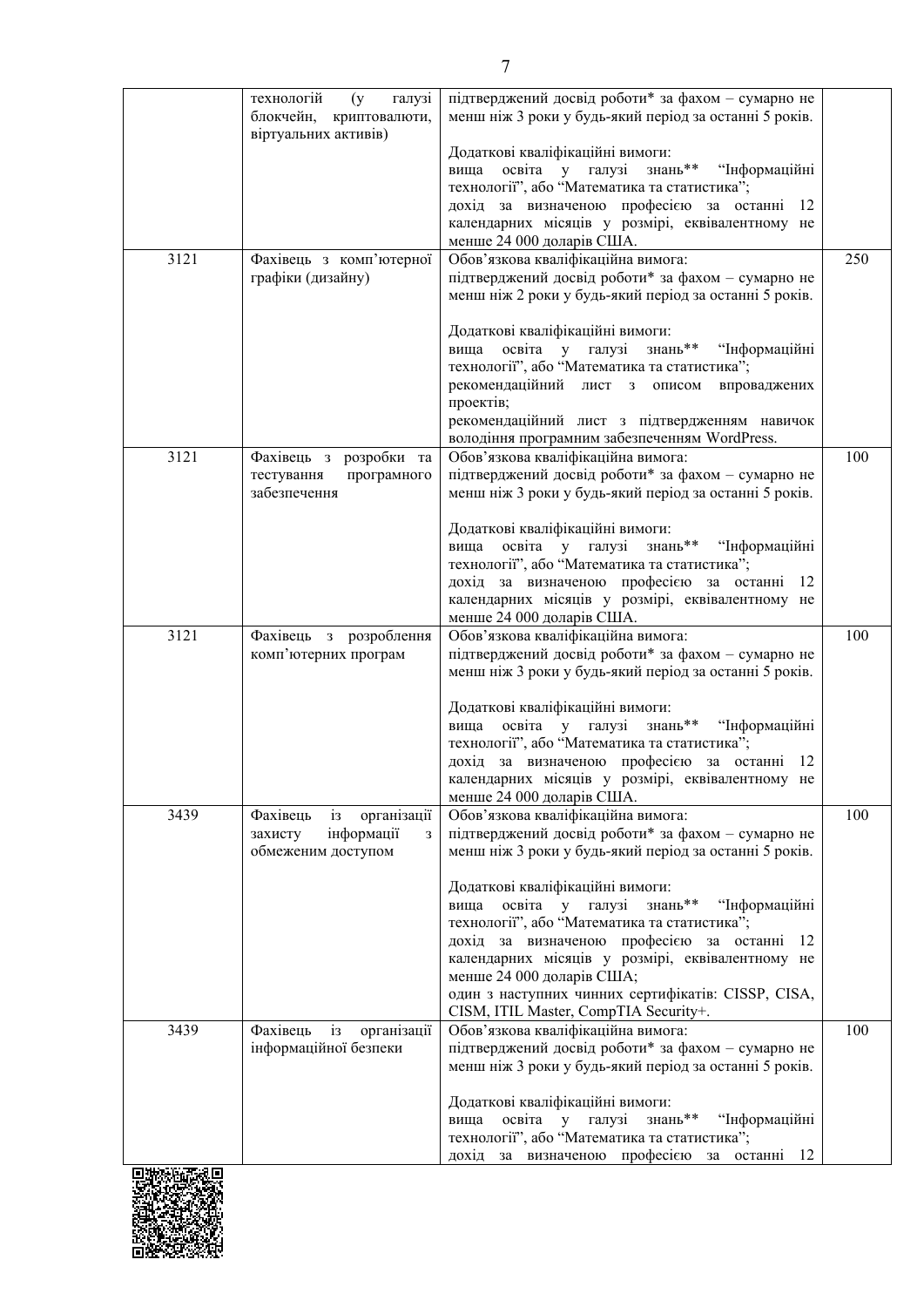|      |                                                       | календарних місяців у розмірі, еквівалентному не<br>менше 24 000 доларів США;                              |     |
|------|-------------------------------------------------------|------------------------------------------------------------------------------------------------------------|-----|
|      |                                                       | один з наступних чинних сертифікатів: CISSP, CISA,                                                         |     |
|      |                                                       | CISM, ITIL Master, CompTIA Security+.                                                                      |     |
| 4113 | обробки<br>Оператор<br>3<br>інформації та програмного | Обов'язкова кваліфікаційна вимога:<br>підтверджений досвід роботи* за фахом - сумарно не                   | 100 |
|      | забезпечення                                          | менш ніж 3 роки у будь-який період за останні 5 років.                                                     |     |
|      |                                                       |                                                                                                            |     |
|      |                                                       | Додаткові кваліфікаційні вимоги:                                                                           |     |
|      |                                                       | наявність<br>документа,<br>виданого<br>уповноваженим<br>суб'єктом іншої країни, про присвоєння професійної |     |
|      |                                                       | кваліфікації за професією "Оператор з обробки                                                              |     |
|      |                                                       | інформації та програмного забезпечення";                                                                   |     |
| 7212 | Газорізальник                                         | підвищення кваліфікації за фахом.<br>Обов'язкова кваліфікаційна вимога:                                    | 1   |
|      |                                                       | підтверджений досвід роботи* за фахом - не менш ніж                                                        |     |
|      |                                                       | 1 рік.                                                                                                     |     |
|      |                                                       |                                                                                                            |     |
|      |                                                       | Додаткові кваліфікаційні вимоги:<br>наявність<br>документа,<br>виданого<br>уповноваженим                   |     |
|      |                                                       | суб'єктом іншої країни, про присвоєння професійної                                                         |     |
|      |                                                       | кваліфікації за професією "Газорізальник";                                                                 |     |
| 7212 | Електрогазозварник                                    | підвищення кваліфікації за фахом.<br>Обов'язкова кваліфікаційна вимога:                                    | 32  |
|      |                                                       | підтверджений досвід роботи* за фахом - не менш ніж                                                        |     |
|      |                                                       | 1 рік.                                                                                                     |     |
|      |                                                       | Додаткові кваліфікаційні вимоги:                                                                           |     |
|      |                                                       | наявність<br>документа,<br>виданого<br>уповноваженим                                                       |     |
|      |                                                       | суб'єктом іншої країни, про присвоєння професійної                                                         |     |
|      |                                                       | кваліфікації за професією "Електрогазозварник";<br>підвищення<br>кваліфікації<br>професією                 |     |
|      |                                                       | $^{\rm 3a}$<br>"Електрогазозварник" відповідно до розряду.                                                 |     |
| 7212 | Електрозварник<br>на                                  | Обов'язкова кваліфікаційна вимога:                                                                         | 2   |
|      | автоматичних<br>та                                    | підтверджений досвід роботи* за фахом - не менш ніж                                                        |     |
|      | напівавтоматичних<br>машинах                          | $1$ pix.                                                                                                   |     |
|      |                                                       | Додаткові кваліфікаційні вимоги:                                                                           |     |
|      |                                                       | наявність документа, виданого уповноваженим                                                                |     |
|      |                                                       | суб'єктом іншої країни, про присвоєння професійної<br>за професією "Електрозварник<br>кваліфікації<br>на   |     |
|      |                                                       | автоматичних та напівавтоматичних машинах";                                                                |     |
|      |                                                       | підвищення<br>кваліфікації<br>за<br>професією                                                              |     |
|      |                                                       | "Електрозварник<br>на<br>автоматичних<br>та<br>напівавтоматичних машинах" відповідно до розряду.           |     |
| 7212 | Електрозварник<br>ручного                             | Обов'язкова кваліфікаційна вимога:                                                                         | 4   |
|      | зварювання                                            | підтверджений досвід роботи* за фахом не нижче 5-го                                                        |     |
|      |                                                       | розряду*** - не менш ніж 1 рік.                                                                            |     |
|      |                                                       | Додаткові кваліфікаційні вимоги:                                                                           |     |
|      |                                                       | наявність<br>документа,<br>виданого<br>уповноваженим                                                       |     |
|      |                                                       | суб'єктом іншої країни, про присвоєння професійної                                                         |     |
|      |                                                       | кваліфікації за професією "Електрозварник ручного<br>зварювання";                                          |     |
|      |                                                       | підвищення кваліфікації за фахом.                                                                          |     |
| 7223 | Налагоджувальник                                      | Обов'язкова кваліфікаційна вимога:                                                                         | 3   |
|      | верстатів і маніпуляторів з<br>програмним керуванням  | підтверджений досвід роботи* за фахом не нижче 5-го<br>розряду*** - не менш ніж 1 рік.                     |     |
|      |                                                       |                                                                                                            |     |
|      |                                                       | Додаткові кваліфікаційні вимоги:                                                                           |     |
|      |                                                       |                                                                                                            |     |
|      |                                                       |                                                                                                            |     |

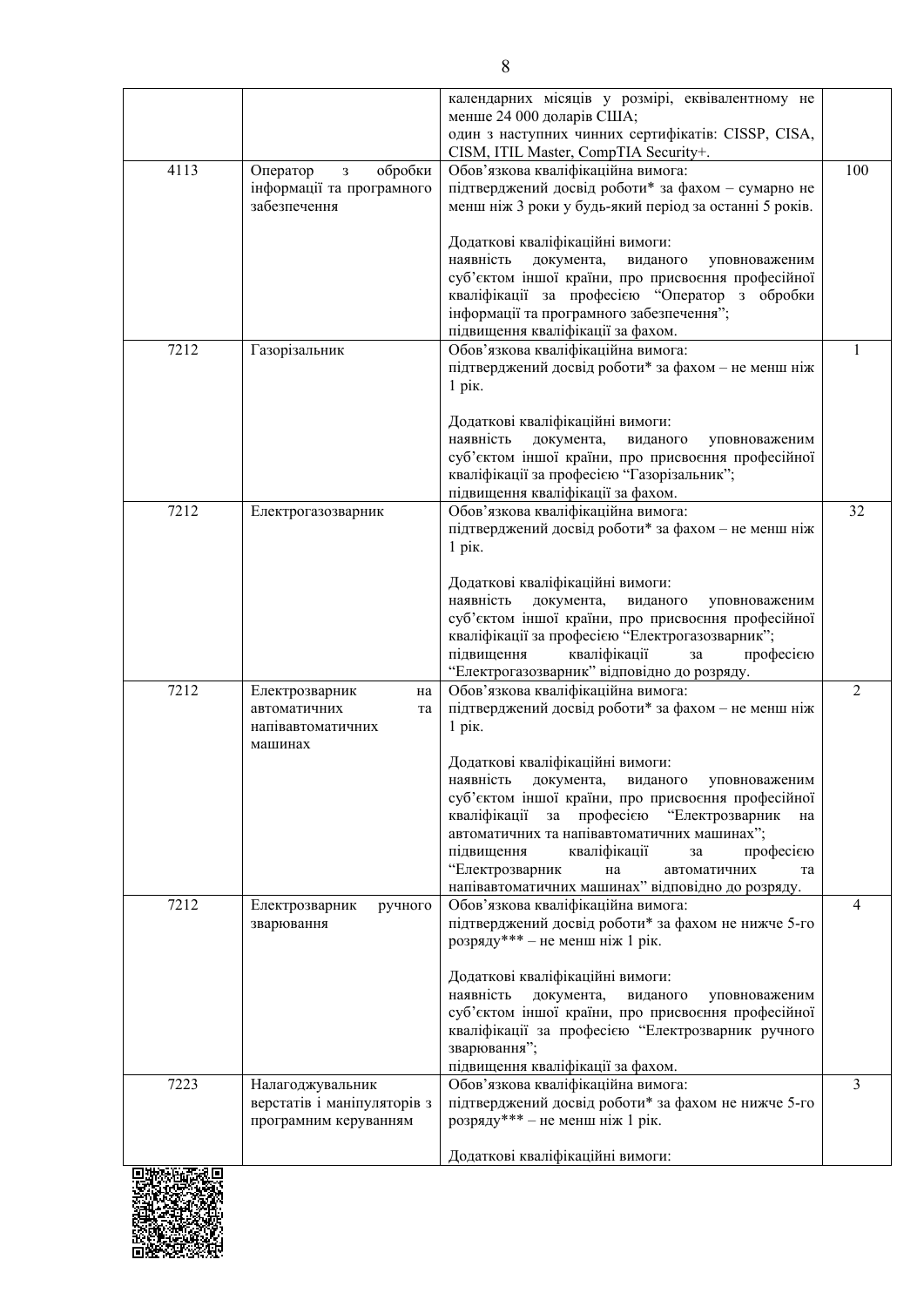|                  |                                                                                   | наявність<br>документа,<br>виданого<br>уповноваженим<br>суб'єктом іншої країни, про присвоєння професійної<br>професією<br>"Налагоджувальник<br>кваліфікації<br>за<br>верстатів і маніпуляторів з програмним керуванням";<br>підвищення кваліфікації за фахом.                                                                                                                                                                                   |                |
|------------------|-----------------------------------------------------------------------------------|--------------------------------------------------------------------------------------------------------------------------------------------------------------------------------------------------------------------------------------------------------------------------------------------------------------------------------------------------------------------------------------------------------------------------------------------------|----------------|
| 7223             | Налагоджувальник<br>автоматичних<br>ліній<br>$\mathbf{i}$<br>агрегатних верстатів | Обов'язкова кваліфікаційна вимога:<br>підтверджений досвід роботи* за фахом - не менш ніж<br>1 рік.                                                                                                                                                                                                                                                                                                                                              | $\overline{3}$ |
|                  |                                                                                   | Додаткові кваліфікаційні вимоги:<br>наявність<br>документа,<br>виданого<br>уповноваженим<br>суб'єктом іншої країни, про присвоєння професійної<br>кваліфікації<br>"Налагоджувальник<br>за<br>професією<br>автоматичних ліній і агрегатних верстатів";<br>підвищення кваліфікації за фахом.                                                                                                                                                       |                |
| 7231             | Слюсар<br>3<br>ремонту<br>колісних<br>транспортних<br>засобів                     | Обов'язкова кваліфікаційна вимога:<br>підтверджений досвід роботи* за фахом - не менш ніж<br>$1$ рік.                                                                                                                                                                                                                                                                                                                                            | 3              |
|                  |                                                                                   | Додаткові кваліфікаційні вимоги:<br>наявність<br>документа,<br>виданого<br>уповноваженим<br>суб'єктом іншої країни, про присвоєння професійної<br>кваліфікації за професією "Слюсар з ремонту колісних<br>транспортних засобів";<br>рекомендаційний лист, що підтверджує навички з<br>технічного обслуговування та поточного ремонту<br>устаткування вантажних автомобілів Mercedes та<br>MAN (сміттєвози);<br>підвищення кваліфікації за фахом. |                |
| 7233             | Слюсар<br>3<br>механоскладальних робіт                                            | Обов'язкова кваліфікаційна вимога:<br>підтверджений досвід роботи* за фахом не нижче 5-го<br>розряду*** - не менш ніж 1 рік.                                                                                                                                                                                                                                                                                                                     | $\overline{3}$ |
|                  |                                                                                   | Додаткові кваліфікаційні вимоги:<br>наявність<br>документа,<br>виданого<br>уповноваженим<br>суб'єктом іншої країни, про присвоєння професійної<br>кваліфікації<br>професією<br>"Слюсар<br>за<br>3<br>механоскладальних робіт";<br>підвищення кваліфікації за фахом.                                                                                                                                                                              |                |
| 7233             | Слюсар-ремонтник                                                                  | Обов'язкова кваліфікаційна вимога:<br>підтверджений досвід роботи* за фахом не нижче 5-го<br>розряду*** – не менш ніж 1 рік.                                                                                                                                                                                                                                                                                                                     | 39             |
|                  |                                                                                   | Додаткові кваліфікаційні вимоги:<br>наявність<br>документа,<br>виданого<br>уповноваженим<br>суб'єктом іншої країни, про присвоєння професійної<br>кваліфікації за професією "Слюсар-ремонтник";<br>підвищення кваліфікації за фахом.                                                                                                                                                                                                             |                |
| 7241             | Електромонтер<br>3<br>обслуговування підстанції                                   | Обов'язкова кваліфікаційна вимога:<br>підтверджений досвід роботи* за фахом - не менш ніж<br>2 роки.                                                                                                                                                                                                                                                                                                                                             | 5              |
|                  |                                                                                   | Додаткові кваліфікаційні вимоги:<br>наявність<br>документа,<br>виданого<br>уповноваженим<br>суб'єктом іншої країни, про присвоєння професійної<br>кваліфікації<br>професією<br>"Електромонтер<br>за<br>3<br>обслуговування підстанції";<br>підвищення кваліфікації за фахом.                                                                                                                                                                     |                |
| 7241<br>南州苏联西东河南 | Електромонтер з ремонту<br>обслуговування<br>та                                   | Обов'язкова кваліфікаційна вимога:<br>підтверджений досвід роботи* за фахом не нижче 5-го                                                                                                                                                                                                                                                                                                                                                        | 48             |
|                  |                                                                                   |                                                                                                                                                                                                                                                                                                                                                                                                                                                  |                |

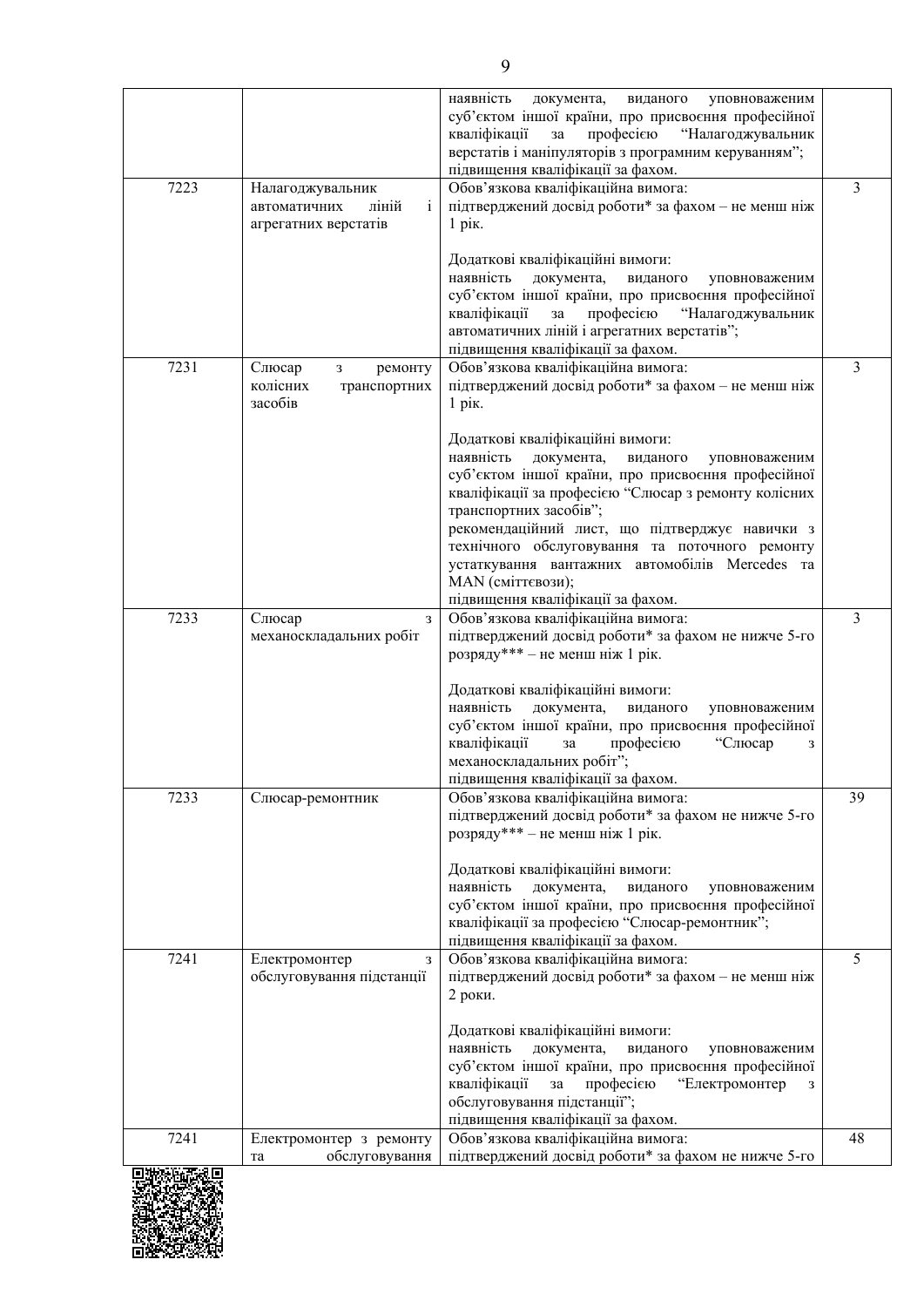|      | електроустаткування                                                           | розряду*** - не менш ніж 1 рік.                                                                            |                |
|------|-------------------------------------------------------------------------------|------------------------------------------------------------------------------------------------------------|----------------|
|      |                                                                               | Додаткові кваліфікаційні вимоги:                                                                           |                |
|      |                                                                               | наявність<br>документа,<br>виданого<br>уповноваженим                                                       |                |
|      |                                                                               | суб'єктом іншої країни, про присвоєння професійної                                                         |                |
|      |                                                                               | кваліфікації за професією "Електромонтер з ремонту                                                         |                |
|      |                                                                               | та обслуговування електроустаткування";                                                                    |                |
| 7241 |                                                                               | підвищення кваліфікації за фахом.                                                                          | 2              |
|      | Слюсар<br>$\overline{\mathbf{3}}$<br>контрольно-<br>вимірювальних<br>приладів | Обов'язкова кваліфікаційна вимога:<br>підтверджений досвід роботи* за фахом не нижче 5-го                  |                |
|      | та<br>автоматики                                                              | розряду*** - не менш ніж 1 рік.                                                                            |                |
|      | (електромеханіка)                                                             |                                                                                                            |                |
|      |                                                                               | Додаткові кваліфікаційні вимоги:                                                                           |                |
|      |                                                                               | наявність<br>документа,<br>виданого<br>уповноваженим                                                       |                |
|      |                                                                               | суб'єктом іншої країни, про присвоєння професійної                                                         |                |
|      |                                                                               | кваліфікації за професією "Слюсар з контрольно-                                                            |                |
|      |                                                                               | вимірювальних приладів та автоматики";<br>підвищення кваліфікації за фахом.                                |                |
| 7242 | Налагоджувальник                                                              | Обов'язкова кваліфікаційна вимога:                                                                         | 1              |
|      | контрольно-                                                                   | підтверджений досвід роботи* за фахом, або за                                                              |                |
|      | вимірювальних<br>приладів                                                     | технологічно суміжною чи спорідненою професією -                                                           |                |
|      | та автоматики                                                                 | не менш ніж 1 рік.                                                                                         |                |
|      |                                                                               |                                                                                                            |                |
|      |                                                                               | Додаткові кваліфікаційні вимоги:<br>наявність<br>документа,<br>виданого<br>уповноваженим                   |                |
|      |                                                                               | суб'єктом іншої країни, про присвоєння професійної                                                         |                |
|      |                                                                               | кваліфікації<br>за професією<br>"Налагоджувальник                                                          |                |
|      |                                                                               | контрольно-вимірювальних приладів та автоматики";                                                          |                |
|      |                                                                               | підвищення кваліфікації за фахом.                                                                          |                |
| 7242 | Слюсар<br>$\mathbf{3}$<br>контрольно-                                         | Обов'язкова кваліфікаційна вимога:                                                                         | $\overline{2}$ |
|      | вимірювальних<br>приладів<br>автоматики<br>та                                 | підтверджений досвід роботи* за фахом не нижче 5-го<br>розряду*** - не менш ніж 1 рік.                     |                |
|      | (електроніка)                                                                 |                                                                                                            |                |
|      |                                                                               | Додаткові кваліфікаційні вимоги:                                                                           |                |
|      |                                                                               | наявність<br>документа,<br>виданого<br>уповноваженим                                                       |                |
|      |                                                                               | суб'єктом іншої країни, про присвоєння професійної                                                         |                |
|      |                                                                               | кваліфікації за професією "Слюсар з контрольно-                                                            |                |
|      |                                                                               | вимірювальних приладів та автоматики";                                                                     |                |
| 7311 | Слюсар<br>контрольно-<br>3                                                    | підвищення кваліфікації за фахом.<br>Обов'язкова кваліфікаційна вимога:                                    | 1              |
|      | вимірювальних<br>приладів                                                     | підтверджений досвід роботи* за фахом не нижче 5-го                                                        |                |
|      | та автоматики (прецизійні                                                     | розряду*** - не менш ніж 1 рік.                                                                            |                |
|      | прилади)                                                                      |                                                                                                            |                |
|      |                                                                               | Додаткові кваліфікаційні вимоги:                                                                           |                |
|      |                                                                               | наявність<br>документа,<br>виданого<br>уповноваженим                                                       |                |
|      |                                                                               | суб'єктом іншої країни, про присвоєння професійної                                                         |                |
|      |                                                                               | кваліфікації за професією "Слюсар з контрольно-<br>вимірювальних приладів та автоматики";                  |                |
|      |                                                                               | підвищення кваліфікації за фахом.                                                                          |                |
| 7436 | Швачка                                                                        | Обов'язкова кваліфікаційна вимога:                                                                         | 15             |
|      |                                                                               | підтверджений досвід роботи* за фахом - не менш ніж                                                        |                |
|      |                                                                               | $1$ pix.                                                                                                   |                |
|      |                                                                               |                                                                                                            |                |
|      |                                                                               | Додаткові кваліфікаційні вимоги:                                                                           |                |
|      |                                                                               | наявність<br>документа,<br>виданого<br>уповноваженим<br>суб'єктом іншої країни, про присвоєння професійної |                |
|      |                                                                               | кваліфікації за професією "Швачка";                                                                        |                |
|      |                                                                               | підвищення кваліфікації за фахом.                                                                          |                |
| 8121 | Горновий доменної печі                                                        | Обов'язкова кваліфікаційна вимога:                                                                         | 1              |
|      |                                                                               | підтверджений досвід роботи* за фахом - не менш ніж                                                        |                |

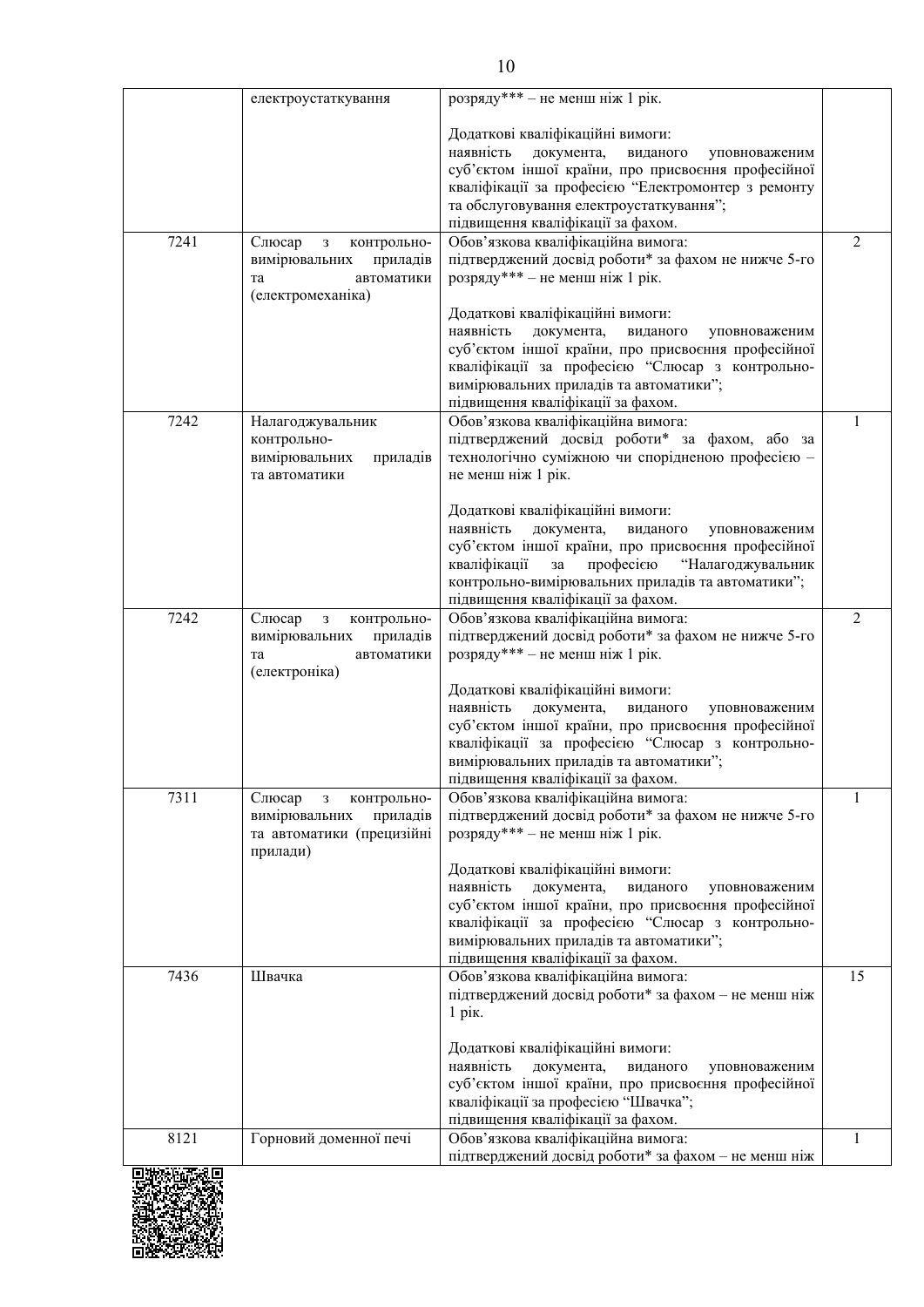|      |                                                                     | 1 рік.                                                                                                                                                                                                                                                                                                                                                                         |                |
|------|---------------------------------------------------------------------|--------------------------------------------------------------------------------------------------------------------------------------------------------------------------------------------------------------------------------------------------------------------------------------------------------------------------------------------------------------------------------|----------------|
|      |                                                                     | Додаткові кваліфікаційні вимоги:<br>наявність<br>документа,<br>виданого<br>уповноваженим<br>суб'єктом іншої країни, про присвоєння професійної<br>кваліфікації за професією "Горновий доменної печі";<br>підвищення кваліфікації за професією "Горновий<br>доменної печі" відповідно до розряду.                                                                               |                |
| 8121 | Підручний<br>сталевара<br>конверторного<br>виробництва (конвертера) | Обов'язкова кваліфікаційна вимога:<br>підтверджений досвід роботи* за фахом - не менш ніж<br>$1$ pik.                                                                                                                                                                                                                                                                          | $\mathbf{1}$   |
|      |                                                                     | Додаткові кваліфікаційні вимоги:<br>наявність<br>документа,<br>виданого<br>уповноваженим<br>суб'єктом іншої країни, про присвоєння професійної<br>кваліфікації за професією "Підручний сталевара<br>конверторного виробництва (конвертера)";<br>підвищення кваліфікації за професією "Підручний<br>сталевара конверторного виробництва (конвертера)"<br>відповідно до розряду. |                |
| 8122 | Вальцювальник<br>стана<br>гарячого прокату                          | Обов'язкова кваліфікаційна вимога:<br>підтверджений досвід роботи* за фахом - не менш ніж<br>$1$ рік.                                                                                                                                                                                                                                                                          | 2              |
|      |                                                                     | Додаткові кваліфікаційні вимоги:<br>наявність<br>документа,<br>виданого<br>уповноваженим<br>суб'єктом іншої країни, про присвоєння професійної<br>кваліфікації за професією "Вальцювальник стана<br>гарячого прокату";<br>підвищення кваліфікації, за професією вальцювальник<br>стана гарячого відповідно до розряду.                                                         |                |
| 8122 | Оператор поста керування<br>станом гарячої прокатки                 | Обов'язкова кваліфікаційна вимога:<br>підтверджений досвід роботи* за фахом - не менш ніж<br>1 рік.                                                                                                                                                                                                                                                                            | $\overline{4}$ |
|      |                                                                     | Додаткові кваліфікаційні вимоги:<br>наявність<br>документа,<br>виданого<br>уповноваженим<br>суб'єктом іншої країни, про присвоєння професійної<br>кваліфікації за професією "Оператор поста керування<br>станом гарячої прокатки";<br>підвищення кваліфікації за професією "Оператор<br>поста керування станом гарячої прокатки" відповідно<br>до розряду.                     |                |
| 8154 | Апаратник очищення газу                                             | Обов'язкова кваліфікаційна вимога:<br>підтверджений досвід роботи* за фахом - не менш ніж<br>$1$ рік.                                                                                                                                                                                                                                                                          | 1              |
|      |                                                                     | Додаткові кваліфікаційні вимоги:<br>наявність<br>документа,<br>виданого<br>уповноваженим<br>суб'єктом іншої країни, про присвоєння професійної<br>кваліфікації за професією "Апаратник очищення газу";<br>підвищення кваліфікації за професією "Апаратник<br>очищення газу" відповідно до розряду.                                                                             |                |
| 8159 | Апаратник<br>одержання<br>сульфату амонію / сирого<br>бензолу       | Обов'язкова кваліфікаційна вимога:<br>підтверджений досвід роботи* за фахом - не менш ніж<br>1 рік.                                                                                                                                                                                                                                                                            | 2              |
|      |                                                                     | Додаткові кваліфікаційні вимоги:<br>наявність<br>документа,<br>виданого<br>уповноваженим<br>суб'єктом іншої країни, про присвоєння професійної                                                                                                                                                                                                                                 |                |

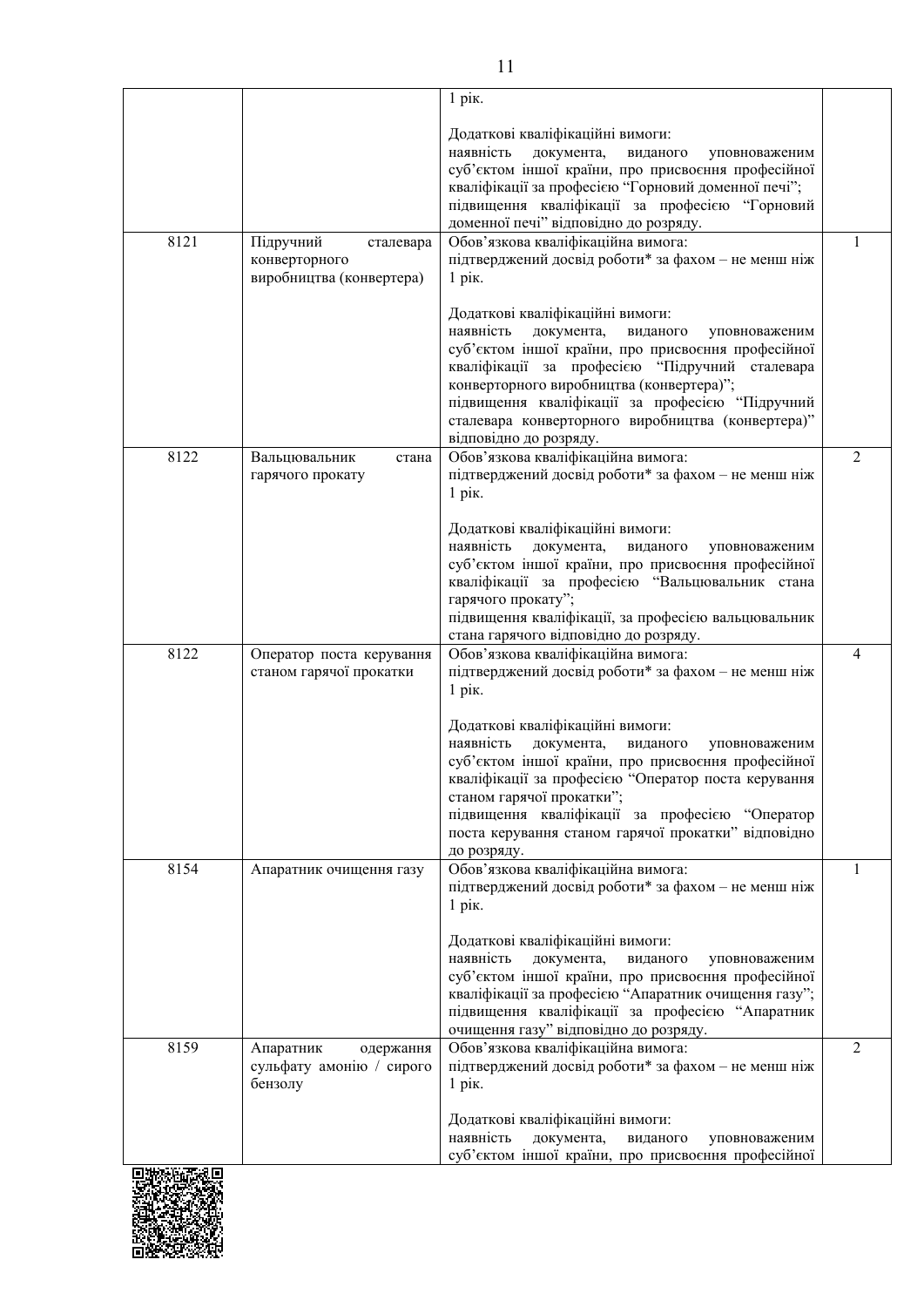|         |                                                                                    | кваліфікації за професією "Апаратник одержання<br>сульфату амонію / сирого бензолу";<br>підвищення кваліфікації за професією "Апаратник<br>отримання сульфату амонію / сирого бензолу"<br>відповідно до розряду.                                                                                              |              |
|---------|------------------------------------------------------------------------------------|---------------------------------------------------------------------------------------------------------------------------------------------------------------------------------------------------------------------------------------------------------------------------------------------------------------|--------------|
| 8159    | підготовки<br>Апаратник<br>сировини та відпускання<br>напівфабрикатів<br>продукції | Обов'язкова кваліфікаційна вимога:<br>підтверджений досвід роботи* за фахом не нижче 5-го<br>розряду*** - не менш ніж 1 рік.                                                                                                                                                                                  | 5            |
|         |                                                                                    | Додаткові кваліфікаційні вимоги:<br>наявність<br>документа,<br>виданого<br>уповноваженим<br>суб'єктом іншої країни, про присвоєння професійної<br>кваліфікації за професією "Апаратник підготовки<br>сировини та відпускання напівфабрикатів і продукції";<br>підвищення кваліфікації за фахом.               |              |
| 8159    | Дверевий                                                                           | Обов'язкова кваліфікаційна вимога:<br>підтверджений досвід роботи* за фахом - не менш ніж<br>1 рік.                                                                                                                                                                                                           | $\mathbf{1}$ |
|         |                                                                                    | Додаткові кваліфікаційні вимоги:<br>наявність<br>документа,<br>виданого<br>уповноваженим<br>суб'єктом іншої країни, про присвоєння професійної<br>кваліфікації за професією "Дверевий";<br>підвищення кваліфікації за фахом.                                                                                  |              |
| 8159    | Лаборант<br>хімічного<br>аналізу                                                   | Обов'язкова кваліфікаційна вимога:<br>підтверджений досвід роботи* за фахом не нижче 4-го<br>розряду*** - не менш ніж 1 рік.                                                                                                                                                                                  | 5            |
|         |                                                                                    | Додаткові кваліфікаційні вимоги:<br>наявність<br>документа,<br>виданого<br>уповноваженим<br>суб'єктом іншої країни, про присвоєння професійної<br>за професією "Лаборант хімічного<br>кваліфікації<br>аналізу";<br>підвищення кваліфікації за фахом.                                                          |              |
| 8163    | Апаратник<br>очищення<br>стічних вод                                               | Обов'язкова кваліфікаційна вимога:<br>підтверджений досвід роботи* за фахом - не менш ніж<br>$1$ рік.                                                                                                                                                                                                         | $\mathbf{1}$ |
|         |                                                                                    | Додаткові кваліфікаційні вимоги:<br>наявність<br>документа,<br>виданого<br>уповноваженим<br>суб'єктом іншої країни, про присвоєння професійної<br>кваліфікації за професією "Апаратник очищення<br>стічних вод";<br>підвищення кваліфікації за професією "Апаратник<br>стічних вод" відповідно до розряду.    |              |
| 8163    | Машиніст<br>насосних<br>установок                                                  | Обов'язкова кваліфікаційна вимога:<br>підтверджений досвід роботи* за фахом - не менш ніж<br>$1$ pik.                                                                                                                                                                                                         | 2            |
|         |                                                                                    | Додаткові кваліфікаційні вимоги:<br>наявність<br>документа,<br>виданого<br>уповноваженим<br>суб'єктом іншої країни, про присвоєння професійної<br>кваліфікації за професією "Машиніст насосних<br>установок";<br>підвищення кваліфікації за професією "Машиніст<br>насосних установок" відповідно до розряду. |              |
| 8211    | Верстатник<br>широкого<br>профілю                                                  | Обов'язкова кваліфікаційна вимога:<br>підтверджений досвід роботи* за фахом - не менш ніж<br>$1$ pik.                                                                                                                                                                                                         | 4            |
| 回游戏游荡规回 |                                                                                    |                                                                                                                                                                                                                                                                                                               |              |

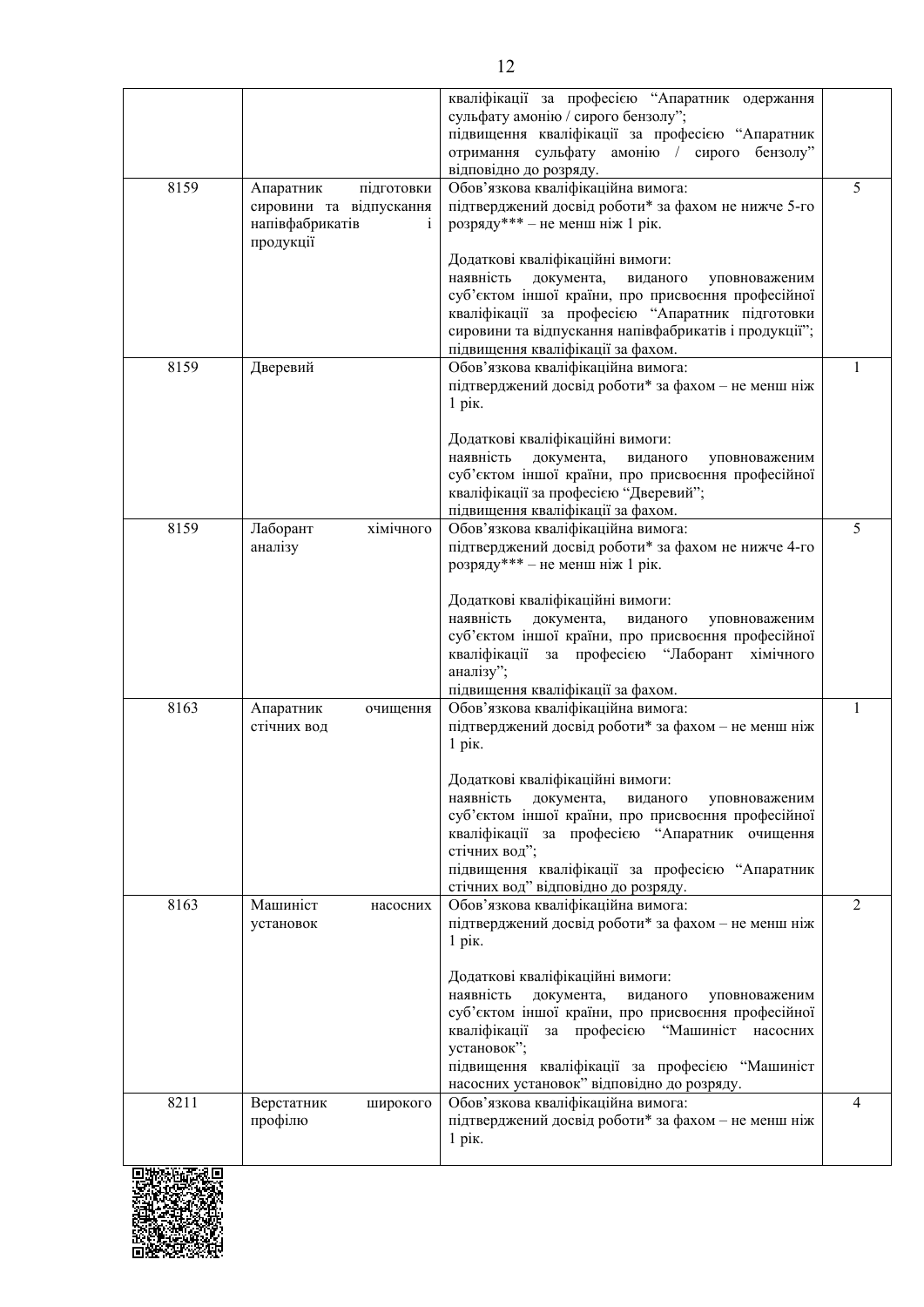|      |                                                     | Додаткові кваліфікаційні вимоги:<br>наявність<br>документа,<br>виданого<br>уповноваженим<br>суб'єктом іншої країни, про присвоєння професійної<br>кваліфікації за професією "Верстатник широкого<br>профілю";<br>підвищення кваліфікації за фахом.                                        |                |
|------|-----------------------------------------------------|-------------------------------------------------------------------------------------------------------------------------------------------------------------------------------------------------------------------------------------------------------------------------------------------|----------------|
| 8211 | Оператор<br>верстатів<br>3<br>програмним керуванням | Обов'язкова кваліфікаційна вимога:<br>підтверджений досвід роботи* за фахом не нижче 5-го<br>розряду*** - не менш ніж 1 рік.                                                                                                                                                              | 9              |
|      |                                                     | Додаткові кваліфікаційні вимоги:<br>наявність<br>документа,<br>виданого<br>уповноваженим<br>суб'єктом іншої країни, про присвоєння професійної<br>кваліфікації за професією "Оператор верстатів з<br>програмним керуванням";<br>підвищення кваліфікації за фахом.                         |                |
| 8211 | Токар                                               | Обов'язкова кваліфікаційна вимога:<br>підтверджений досвід роботи* за фахом не нижче 5-го<br>розряду*** - не менш ніж 1 рік.                                                                                                                                                              | 21             |
|      |                                                     | Додаткові кваліфікаційні вимоги:<br>наявність<br>документа,<br>виданого<br>уповноваженим<br>суб'єктом іншої країни, про присвоєння професійної<br>кваліфікації за професією "Токар";<br>підвищення кваліфікації за професією<br>"Токар"<br>відповідно до розряду.                         |                |
| 8211 | Токар-розточувальник                                | Обов'язкова кваліфікаційна вимога:<br>підтверджений досвід роботи* за фахом не нижче 5-го<br>розряду*** - не менш ніж 1 рік.                                                                                                                                                              | 5              |
|      |                                                     | Додаткові кваліфікаційні вимоги:<br>наявність<br>документа,<br>виданого<br>уповноваженим<br>суб'єктом іншої країни, про присвоєння професійної<br>кваліфікації за професією "Токар-розточувальник";<br>підвищення кваліфікації за фахом.                                                  |                |
| 8211 | Фрезерувальник                                      | Обов'язкова кваліфікаційна вимога:<br>підтверджений досвід роботи* за фахом не нижче 5-го<br>розряду*** - не менш ніж 1 рік.                                                                                                                                                              | $\overline{7}$ |
|      |                                                     | Додаткові кваліфікаційні вимоги:<br>наявність<br>документа,<br>виданого<br>уповноваженим<br>суб'єктом іншої країни, про присвоєння професійної<br>кваліфікації за професією "Фрезерувальник";<br>підвищення<br>кваліфікації<br>професією<br>за<br>"Фрезерувальник" відповідно до розряду. |                |
| 8311 | Машиніст тепловоза                                  | Обов'язкова кваліфікаційна вимога:<br>підтверджений досвід роботи* за фахом - не менш ніж<br>2 роки.                                                                                                                                                                                      | $\overline{7}$ |
|      |                                                     | Додаткові кваліфікаційні вимоги:<br>наявність<br>документа,<br>виданого<br>уповноваженим<br>суб'єктом іншої країни, про присвоєння професійної<br>кваліфікації за професією "Машиніст тепловоза";<br>підвищення кваліфікації за фахом.                                                    |                |
| 8322 | Водій<br>автотранспортних<br>засобів категорії "С"  | Обов'язкова кваліфікаційна вимога:<br>наявність чинного посвідчення на право керування<br>засобом<br>транспортним<br>підтверджений<br>та<br>безперервний досвід роботи* за фахом - не менш ніж<br>$1$ pix.                                                                                | 18             |
|      |                                                     |                                                                                                                                                                                                                                                                                           |                |

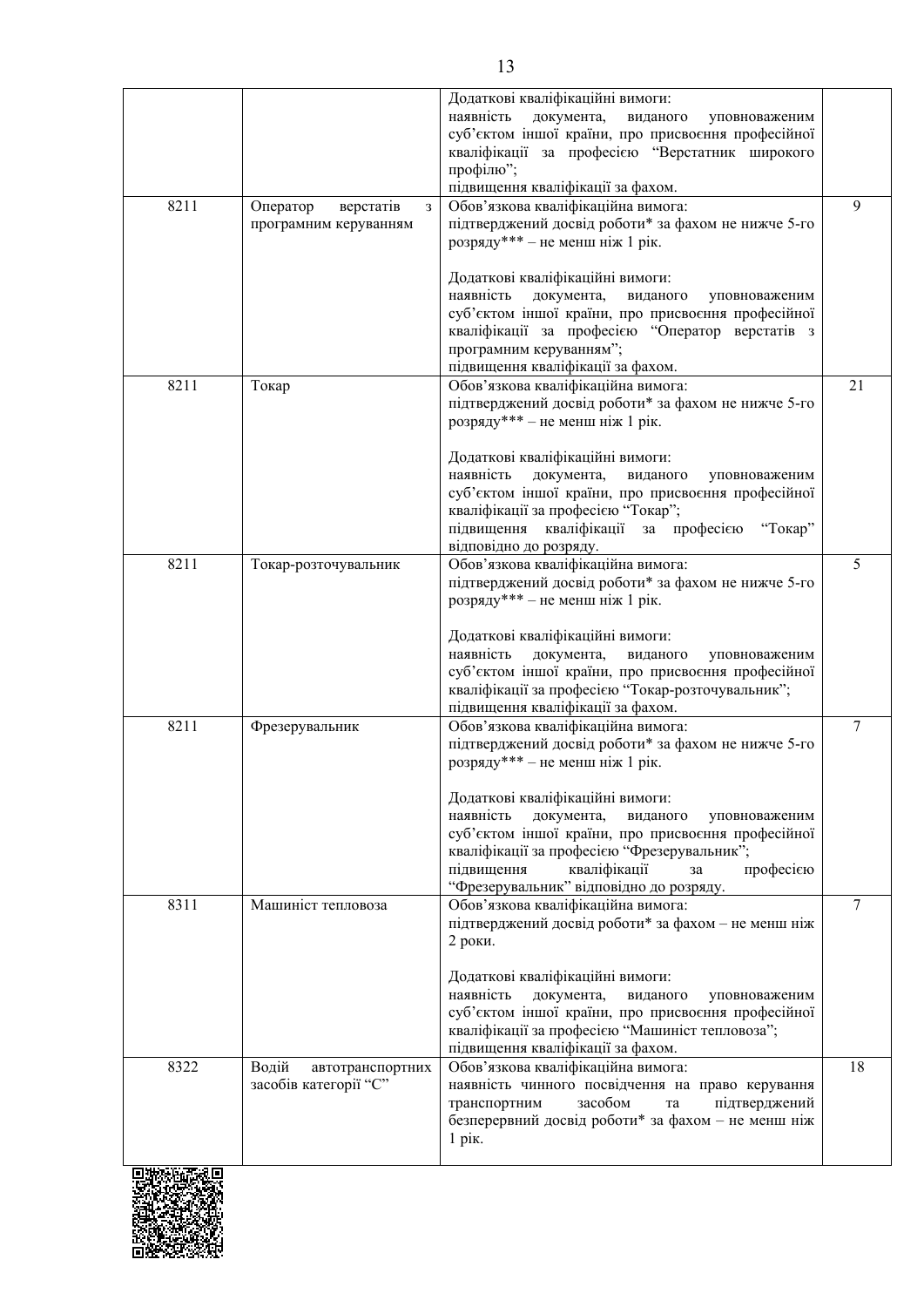|      |                                                    | Додаткові кваліфікаційні вимоги:<br>наявність<br>документа,<br>виданого<br>уповноваженим<br>суб'єктом іншої країни, про присвоєння професійної<br>кваліфікації за професією "Водій автотранспортних<br>засобів";<br>рекомендаційний лист, що підтверджує володіння<br>навичками керування автомобілями масою від 7500 кг,<br>призначених для перевезення вантажів. |              |
|------|----------------------------------------------------|--------------------------------------------------------------------------------------------------------------------------------------------------------------------------------------------------------------------------------------------------------------------------------------------------------------------------------------------------------------------|--------------|
| 8322 | Водій<br>автотранспортних<br>засобів категорії "D" | Обов'язкова кваліфікаційна вимога:<br>наявність чинного посвідчення на право керування<br>засобом<br>підтверджений<br>транспортним<br>та<br>безперервний досвід роботи* за фахом - не менш ніж<br>2 роки.                                                                                                                                                          | 10           |
|      |                                                    | Додаткові кваліфікаційні вимоги:<br>наявність<br>документа,<br>виданого<br>уповноваженим<br>суб'єктом іншої країни, про присвоєння професійної<br>кваліфікації за професією "Водій автотранспортних<br>засобів";                                                                                                                                                   |              |
|      |                                                    | рекомендаційний лист, що підтверджує володіння<br>навичками керування автобусами місткістю більше 16<br>чоловік (без урахування водія), призначених для<br>перевезення пасажирів.                                                                                                                                                                                  |              |
| 8322 | Водій<br>автотранспортних<br>засобів категорії "Е" | Обов'язкова кваліфікаційна вимога:<br>наявність чинного посвідчення на право керування<br>засобом<br>транспортним<br>підтверджений<br>та<br>безперервний досвід роботи* за фахом - не менш ніж<br>3 роки.                                                                                                                                                          | 15           |
|      |                                                    | Додаткові кваліфікаційні вимоги:<br>наявність<br>документа,<br>виданого<br>уповноваженим<br>суб'єктом іншої країни, про присвоєння професійної<br>кваліфікації за професією "Водій автотранспортних<br>засобів";                                                                                                                                                   |              |
|      |                                                    | рекомендаційний лист, що підтверджує володіння<br>зіставними транспортними<br>навичками керування<br>засобами;<br>підтверджений досвід з міжнародних вантажних<br>перевезень.                                                                                                                                                                                      |              |
| 8333 | Машиніст<br>крана<br>(кранівник)                   | Обов'язкова кваліфікаційна вимога:<br>підтверджений досвід роботи* за фахом - не менш ніж<br>$1$ pik.                                                                                                                                                                                                                                                              | $\mathbf{1}$ |
|      |                                                    | Додаткові кваліфікаційні вимоги:<br>наявність<br>документа,<br>виданого<br>уповноваженим<br>суб'єктом іншої країни, про присвоєння професійної<br>кваліфікації<br>професією<br>"Машиніст<br>за<br>крана<br>(кранівник)";<br>підвищення кваліфікації за професіями "Машиніст<br>(кранівник)",<br>або<br>"Машиніст<br>крана<br>крана                                 |              |
| 8333 | Машиніст<br>крана<br>металургійного                | металургійного виробництва" відповідно до розряду.<br>Обов'язкова кваліфікаційна вимога:<br>підтверджений досвід роботи* за фахом - не менш ніж                                                                                                                                                                                                                    | 21           |
|      | виробництва                                        | 1 рік.<br>Додаткові кваліфікаційні вимоги:                                                                                                                                                                                                                                                                                                                         |              |
|      |                                                    | наявність<br>документа,<br>виданого<br>уповноваженим<br>суб'єктом іншої країни, про присвоєння професійної                                                                                                                                                                                                                                                         |              |
|      |                                                    | кваліфікації<br>професією<br>"Машиніст<br>за<br>крана<br>металургійного виробництва";                                                                                                                                                                                                                                                                              |              |

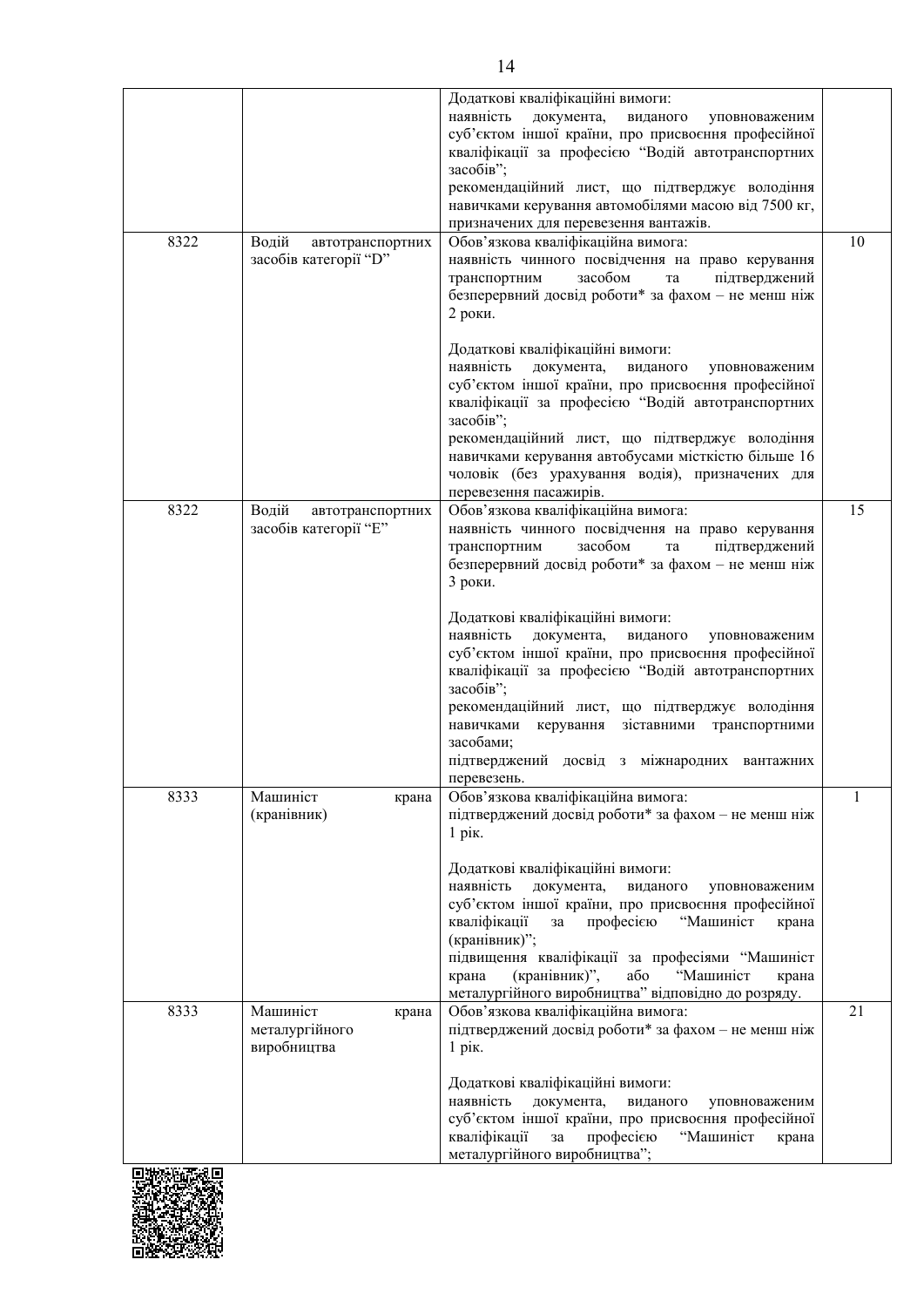|              |                     | підвищення кваліфікації за професіями "Машиніст     |      |
|--------------|---------------------|-----------------------------------------------------|------|
|              |                     | (кранівник)", або "Машиніст<br>крана<br>крана       |      |
|              |                     | металургійного виробництва" відповідно до розряду.  |      |
| 8334         | Водій навантажувача | Обов'язкова кваліфікаційна вимога:                  |      |
|              |                     | наявність чинного посвідчення на право керування    |      |
|              |                     | транспортним засобом та підтверджений досвід        |      |
|              |                     | роботи* за фахом - не менш ніж 1 рік.               |      |
|              |                     | Додаткові кваліфікаційні вимоги:                    |      |
|              |                     | наявність<br>документа, виданого<br>уповноваженим   |      |
|              |                     | суб'єктом іншої країни, про присвоєння професійної  |      |
|              |                     | кваліфікації за професією "Водій навантажувача";    |      |
|              |                     | підвищення кваліфікації за професією "Водій         |      |
|              |                     | навантажувача" відповідно до розряду.               |      |
| 9333         | Вантажник           | Обов'язкова кваліфікаційна вимога:                  | 10   |
|              |                     | підтверджений досвід роботи* за фахом - не менш ніж |      |
|              |                     | $1$ рік.                                            |      |
|              |                     |                                                     |      |
|              |                     | Додаткові кваліфікаційні вимоги:                    |      |
|              |                     | рекомендаційний лист з підтвердженням володіння     |      |
|              |                     | навичками роботи з сміттєвозами MAN, Mercedes;      |      |
|              |                     | рекомендаційний лист з підтвердженням навичок з     |      |
|              |                     | обслуговування клієнтів (проведення вантажно-       |      |
|              |                     | розвантажувальних робіт) згідно маршрутного листа   |      |
|              |                     | (робота в екіпажі з двох вантажників);              |      |
|              |                     | професійна підготовка на виробництві.               |      |
| Усього, осіб |                     |                                                     | 4342 |
|              |                     |                                                     |      |

\*Досвід роботи може підтверджуватися одним або будь-якою комбінацією документів, зокрема:

1) трудова книжка працівника, або її аналоги;

2) рекомендаційні листи, які підтверджують надання послуг у відповідній галузі;

3) договори про надання послуг з відмітками про їх виконання у відповідній галузі;

4) акти приймання наданих послуг у відповідній галузі;

5) виписки з наказів з місця роботи;

6) відомості про видачу заробітної плати;

7) довілки з місць роботи:

8) характеристики з місця роботи із зазначенням періодів роботи.

\*\*Найменування галузей знань наведені відповідно до Переліку галузей знань і спеціальностей, за якими здійснюється підготовка здобувачів вищої освіти, затвердженого постановою Кабінету Міністрів України від 29.04.2015 № 266.

\*\*\*У випадку, якщо у країні, де здійснювалася попередня трудова діяльність, не застосовуються кваліфікаційні розряди до робітничих спеціальностей, подається рекомендаційний лист з описом складності виконуваних робіт.

Примітка. Разом з пакетом документів подається заява у вільній формі з обов'язковим зазначенням одного з перелічених кодів професій. У разі, якщо професія належить до сфери IT, копія пакета документів надсилається до Міністерства цифрової трансформації України.

Усі документи засвідчуються згідно із законодавством держави їх видачі та легалізуються в консульській установі України (або засвідчуються в посольстві відповідної держави в Україні та легалізуються в МЗС, якщо міжнародними договорами України не передбачено інше).